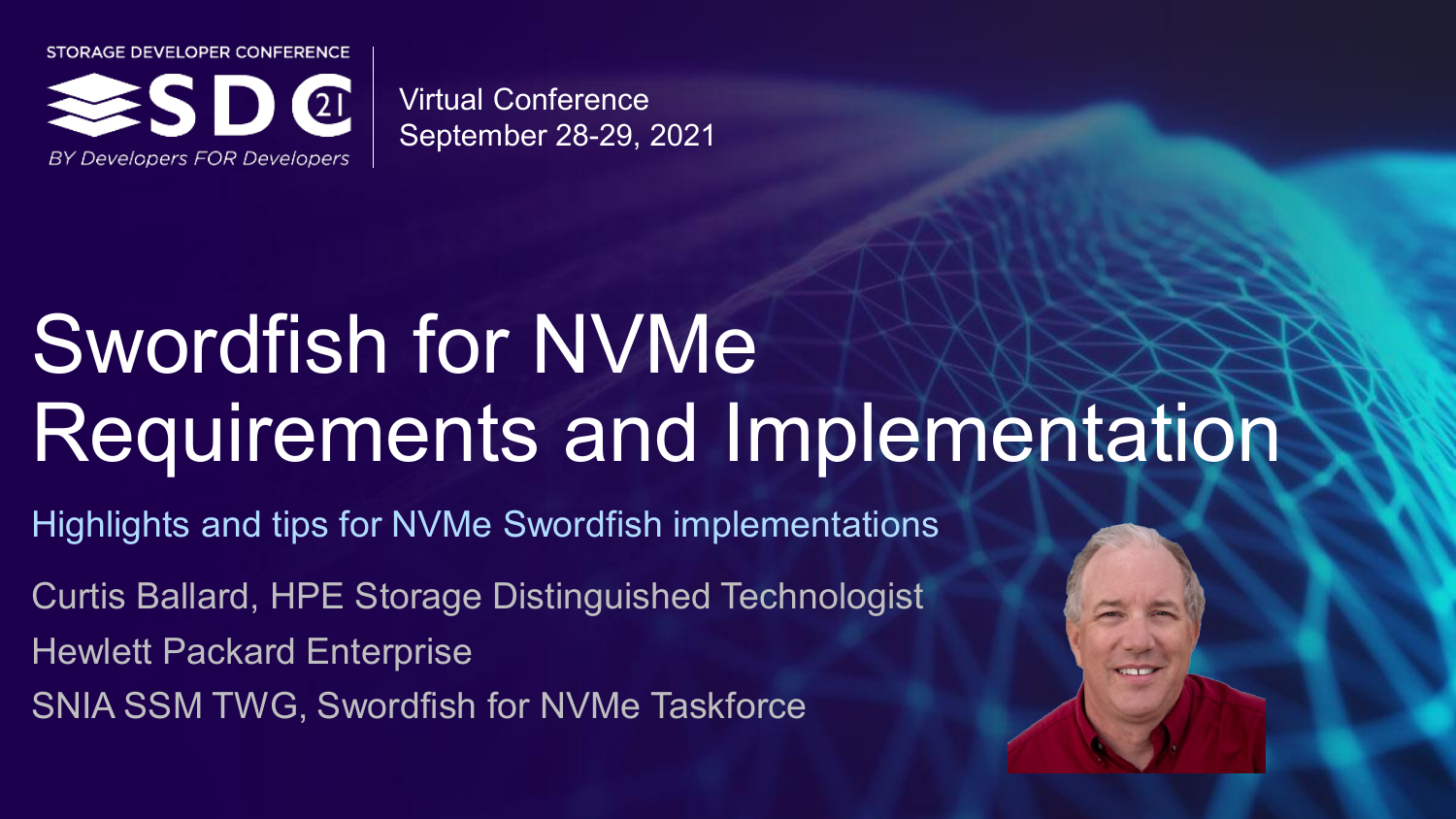## **Disclaimer**

- The information in this presentation represents a snapshot of work in progress within SNIA
- **This information is subject to change without notice.**
- **For additional information, see the SNIA website:** [www.snia.org/swordfish](http://www.snia.org/swordfish)

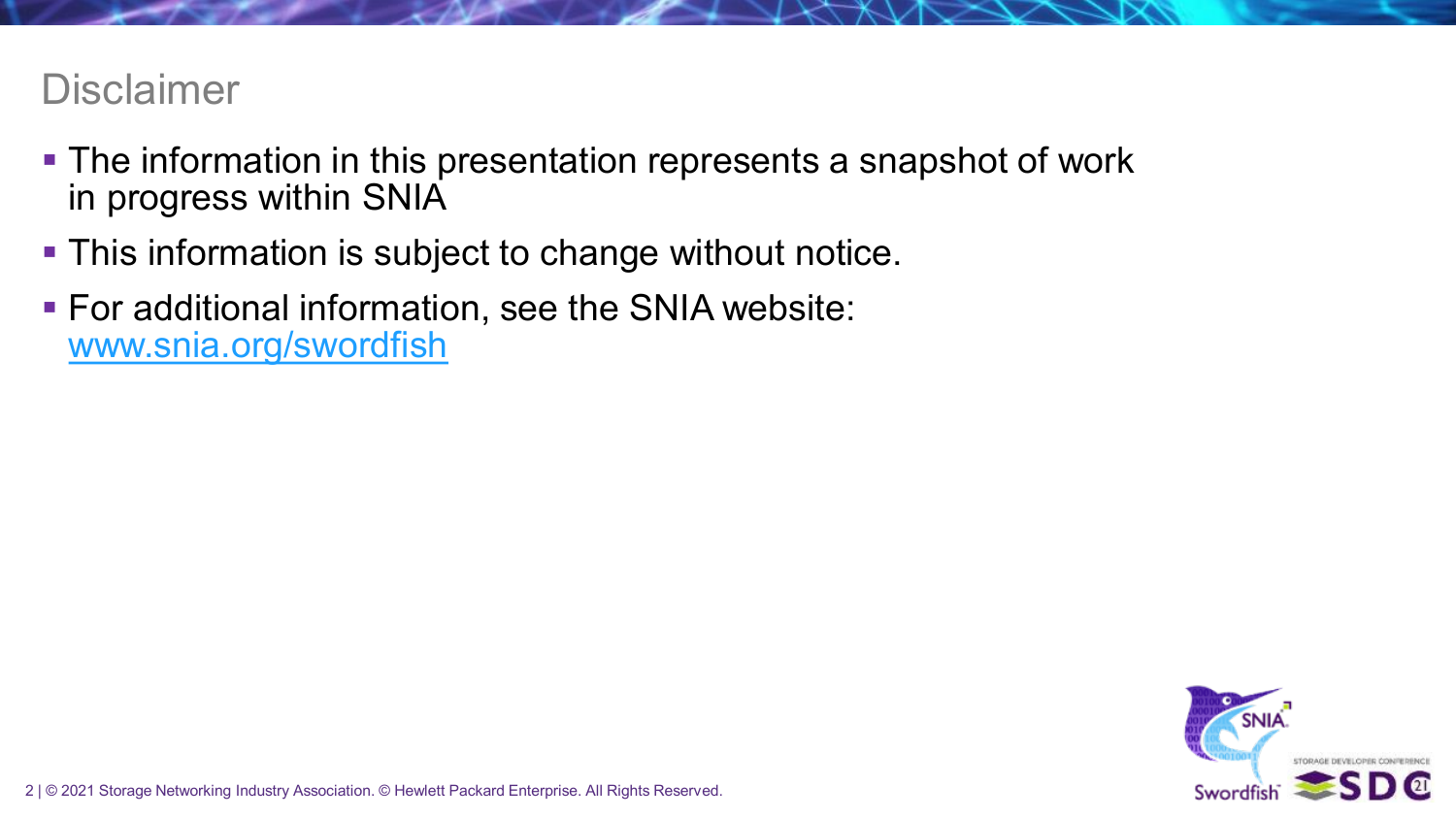

## Abstract



- Developed by the Storage Networking Industry Association (SNIA)
- SNIA Swordfish™ is an extension of the DMTF Redfish specification
- A unified approach for the management of storage equipment and services

This presentation will provide an overview of the most recent work adding detailed implementation requirements for specific configurations; ensuring NVMe and NVMe-oF environments can be represented entirely in Swordfish and Redfish environments.

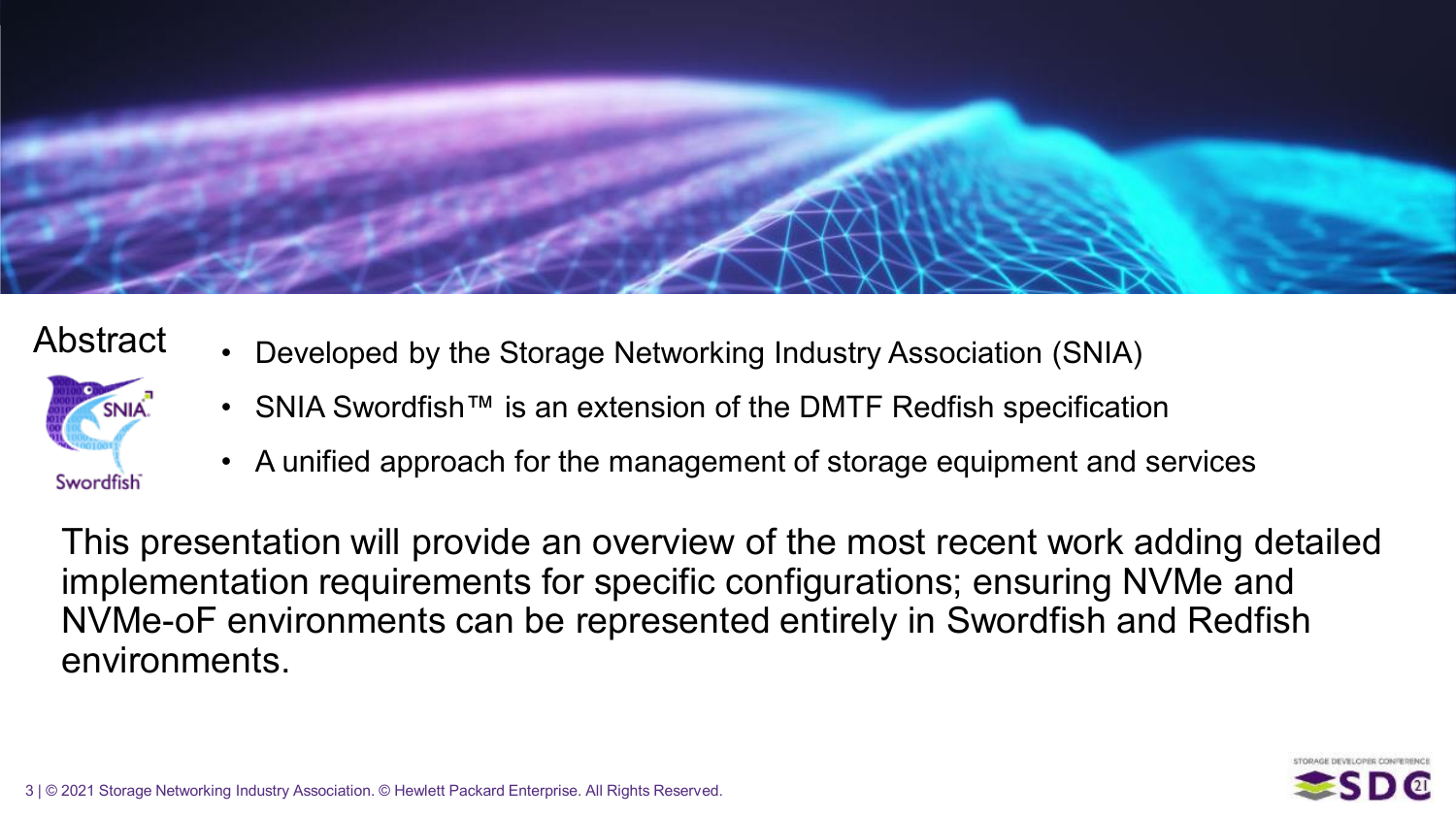

# Swordfish in 2021

Filling out the NVMe Story

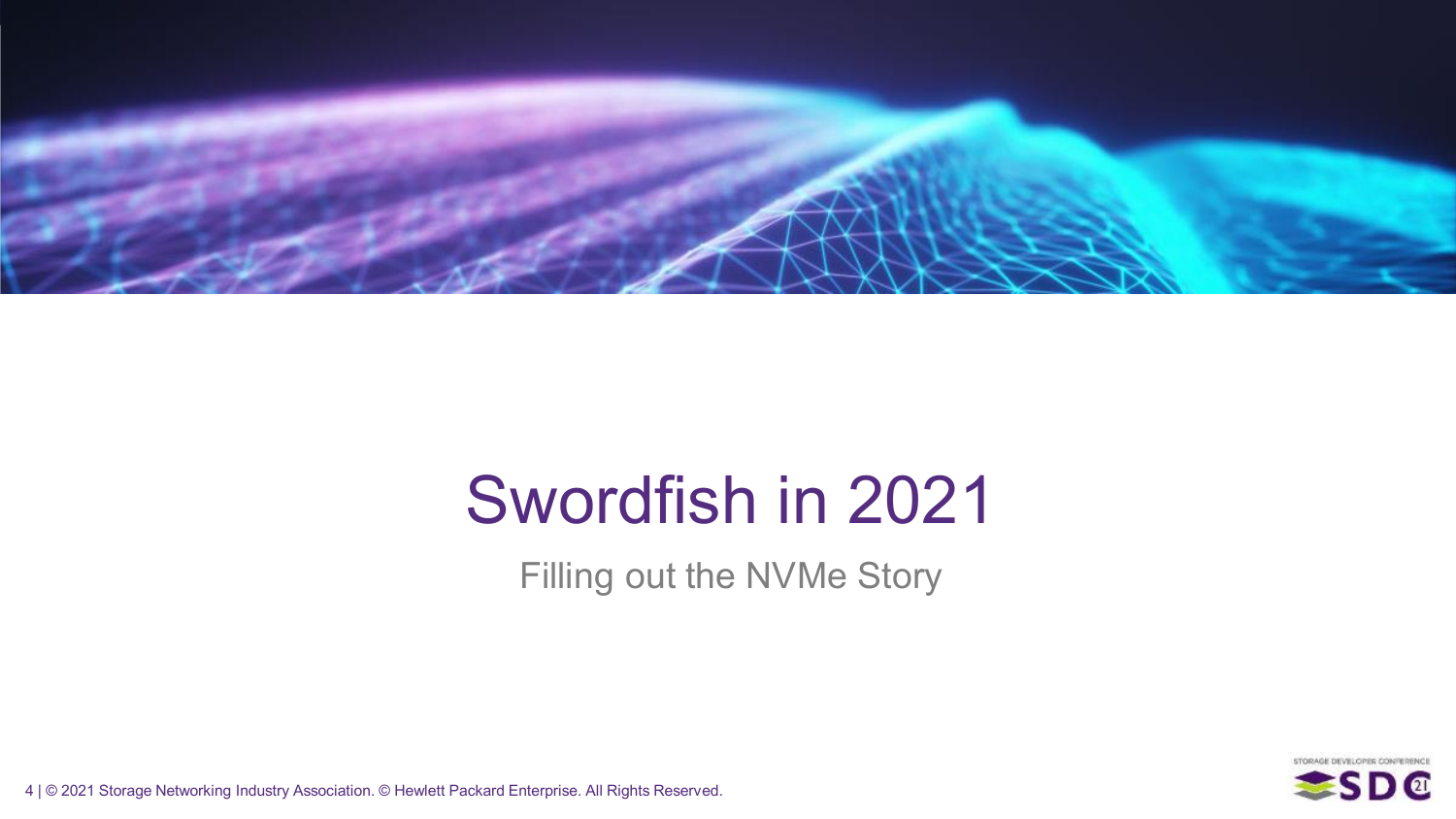# In 2021 - NVMe and more NVMe

- SDC 2020 introduced NVMe mappings for Swordfish
- Most common NVMe and NVMe-oF models now fully mapped and documented
- New profiles for:
	- NVMe Drives with standard features
		- (SwordfishNVMeDrive.json)
	- **NVMe Drives with advanced features** (SwordfishNVMeDriveAdvancedFeatures.json)
	- **Native Ethernet Attached NVMe Drives (SwordfishNVMeEthernetAttach.json)**
	- Arrays with NVMe-oF Host Interfaces

(SwordfishNVMeFrontEnd.json)

o Opaque Array example in the mapping guide uses an NVMe-oF Host Interface and this profile

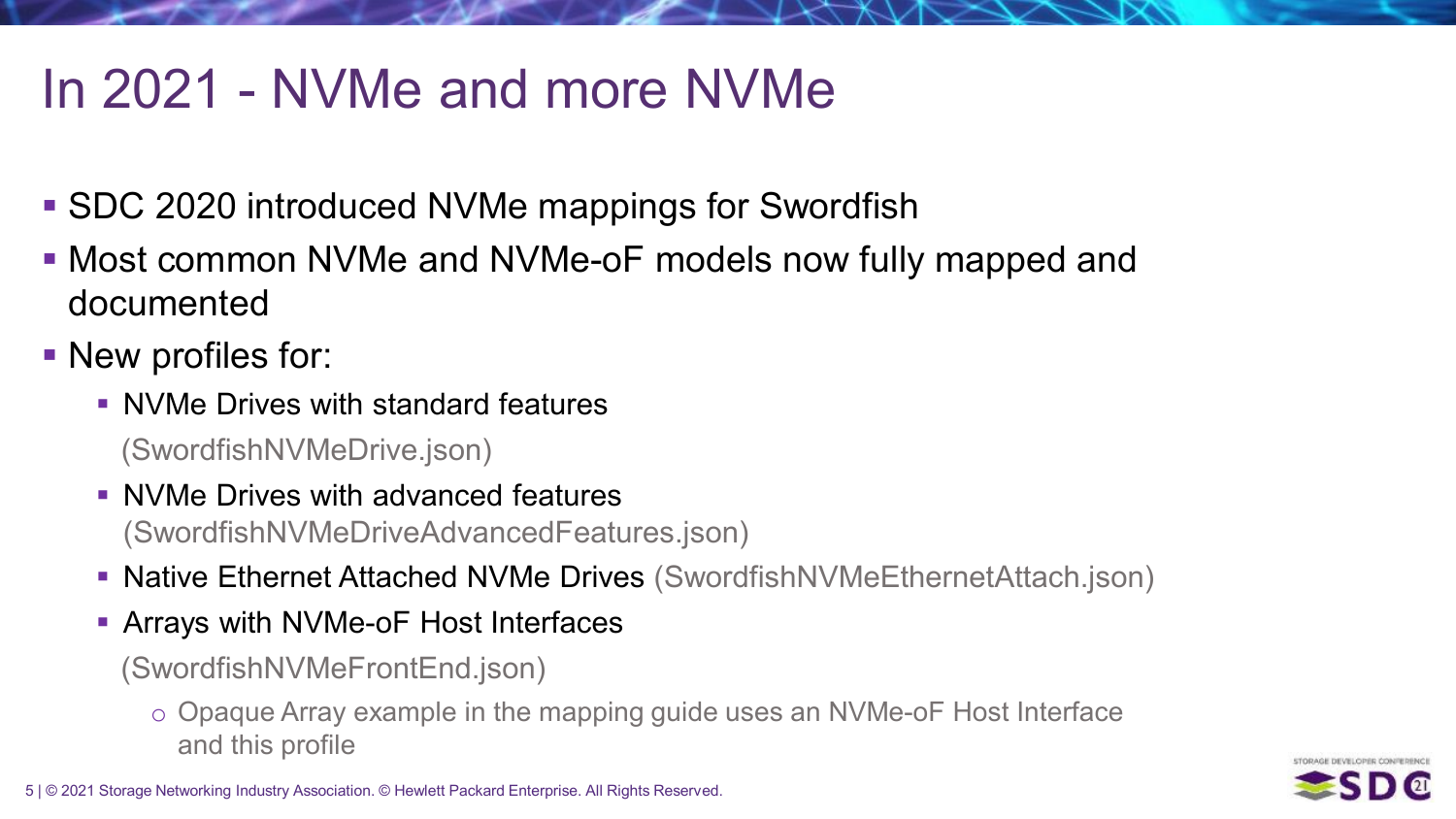# Future profiles

- NVMe-oF JBOF
- Native Ethernet NVMe-oF JBOF
- NVMe-oF logical subsystems composed from underlying resources (aligns with TP6011 in development at [NVM Express\)](https://www.nvmexpress.org/)
- All could be implemented today with Swordfish specification and mapping guidance in the SNIA Swordfish NVMe Model Overview and Mapping Guide

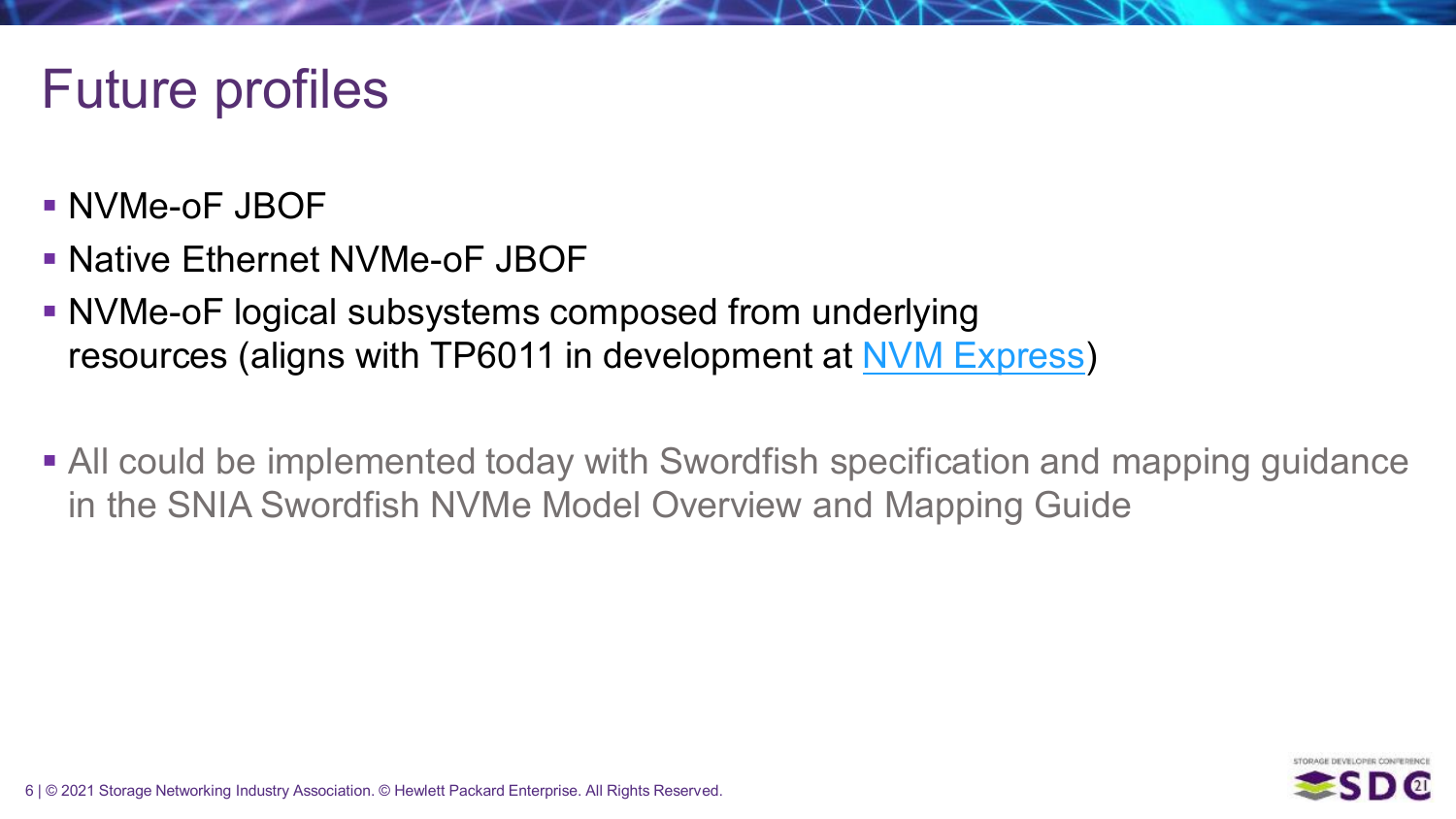## What else is new?

## For more details on new Swordfish features watch the SDC presentation from Richelle Ahlvers

# [What's New in SNIA Swordfish in 2021](https://storagedeveloper.org/events/sdc-2021/abstracts#resource-Ahlvers2)

[\(https://storagedeveloper.org/events/sdc-2021/abstracts#resource-Ahlvers2](https://storagedeveloper.org/events/sdc-2021/abstracts#resource-Ahlvers2))

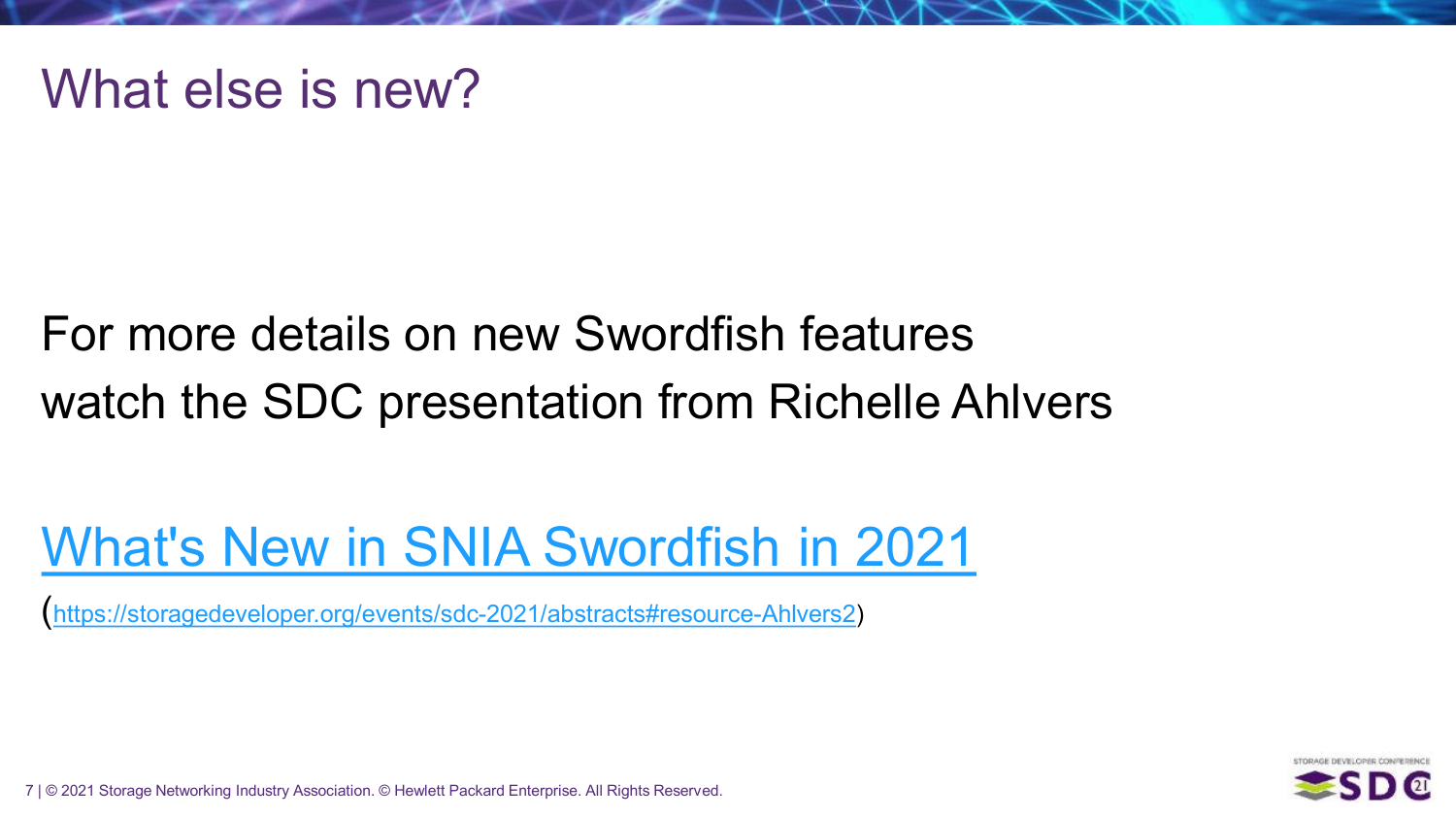

# Swordfish Requirements

What are Swordfish Profiles?

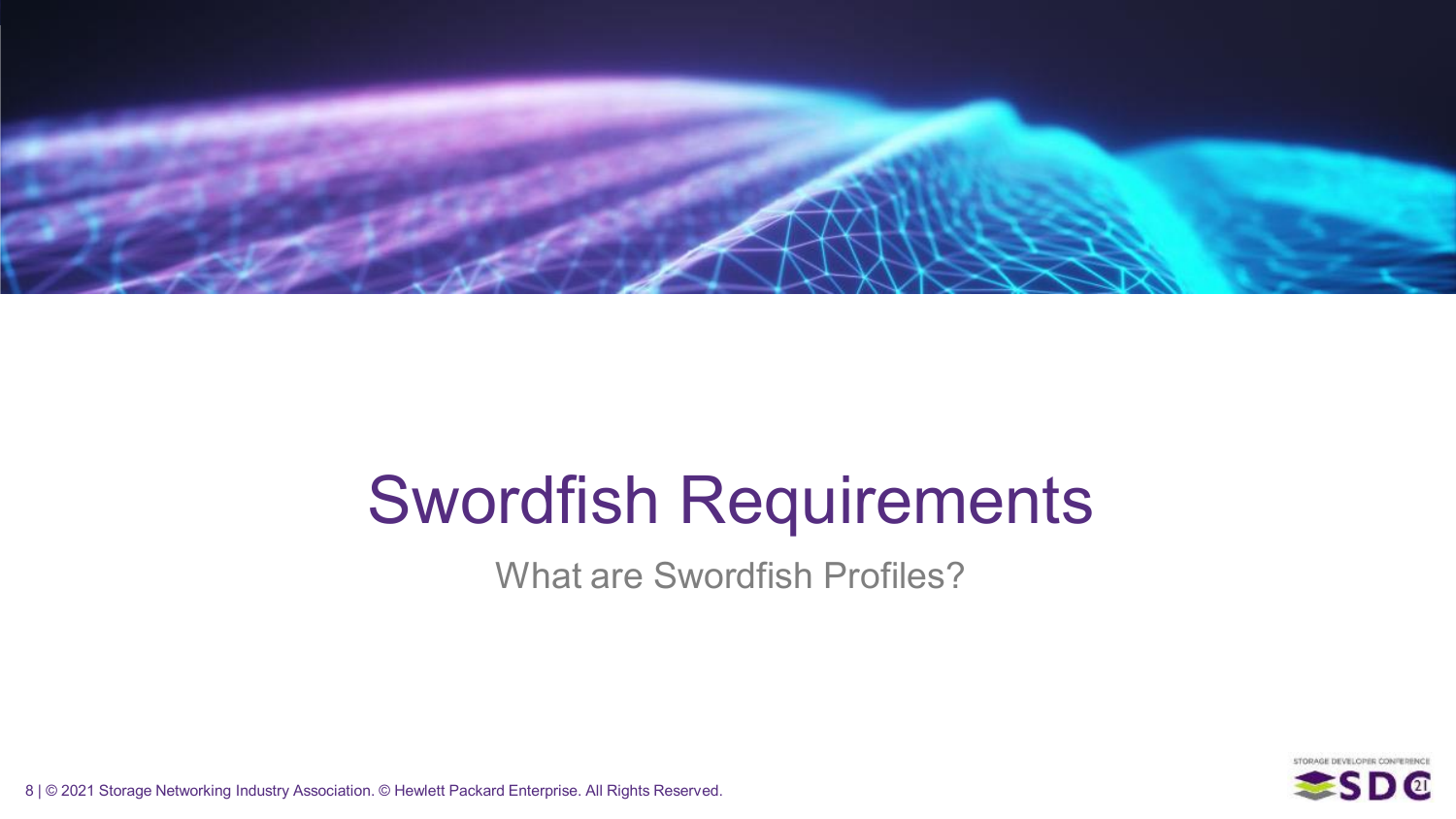# Profiles – Your place for requirements

## What are all these files in my Swordfish bundle?

| e s<br>Name                                  | <b>Status</b> | Date modified     | Type             | Size         |
|----------------------------------------------|---------------|-------------------|------------------|--------------|
| Swordfish_v1.2.3_Profiles.zip                | Ø             | 8/29/2021 8:32 PM | Compressed (zipp | 22 KB        |
| SwordfishBlockCapacityManagement.json        | ⊘             | 8/29/2021 8:32 PM | <b>JSON File</b> | 2 KB         |
| SwordfishBlockCoSLocalReplication.json<br>TЦ | Ø             | 8/29/2021 8:32 PM | <b>JSON File</b> | 3 KB         |
| ॻ<br>SwordfishBlockCoSRemoteReplication.js   | ◉             | 8/29/2021 8:32 PM | <b>JSON File</b> | 3 KB         |
| SwordfishBlockLocalReplication.json<br>ॻ     | అ             | 8/29/2021 8:32 PM | <b>JSON File</b> | 3 KB         |
| SwordfishBlockMappingMasking.json<br>ॻ       | ◙             | 8/29/2021 8:32 PM | <b>JSON File</b> | 3 KB         |
| SwordfishBlockProvisioning.json<br>ॻ         | అ             | 8/29/2021 8:32 PM | <b>JSON File</b> | 2 KB         |
| SwordfishBlockRemoteReplication.json<br>TЦ   | ⊘             | 8/29/2021 8:32 PM | <b>JSON File</b> | 3 KB         |
| SwordfishCoSDicovery.json<br>TЦ              | అ             | 8/29/2021 8:32 PM | <b>JSON File</b> | 6 KB         |
| SwordfishDiscovery.json<br>ॻ                 | అ             | 8/29/2021 8:32 PM | <b>JSON File</b> | 3 KB         |
| SwordfishEnergyStar.json<br>ॻ                | Ø             | 8/29/2021 8:32 PM | <b>JSON File</b> | 3 KB         |
| ॻ<br>SwordfishEventNotification.json         | ◙             | 8/29/2021 8:32 PM | <b>JSON File</b> | 9 KB         |
| ॻ<br>SwordfishFileCapacityManagement.json    | Ø             | 8/29/2021 8:32 PM | <b>JSON File</b> | 2 KB         |
| SwordfishFileProvisioning.json<br>ॻ          | $\bullet$     | 8/29/2021 8:32 PM | <b>JSON File</b> | 3 KB         |
| SwordfishIOPerformance.json<br>TЦ            | అ             | 8/29/2021 8:32 PM | <b>JSON File</b> | 3 KB         |
| SwordfishNVMeDrive.json<br>ॻ                 | Ø             | 8/29/2021 8:32 PM | <b>JSON File</b> | <b>19 KB</b> |
| ॻ<br>SwordfishNVMeDriveAdvancedFeatures.j    | ◙             | 8/29/2021 8:32 PM | <b>JSON File</b> | <b>14 KB</b> |
| ॻ<br>SwordfishNVMeEthernetAttach.json        | ◙             | 8/29/2021 8:32 PM | <b>JSON File</b> | 8 KB         |
| ТΤ<br>SwordfishNVMeFrontEnd.json             | Ø             | 8/29/2021 8:32 PM | <b>JSON File</b> | <b>15 KB</b> |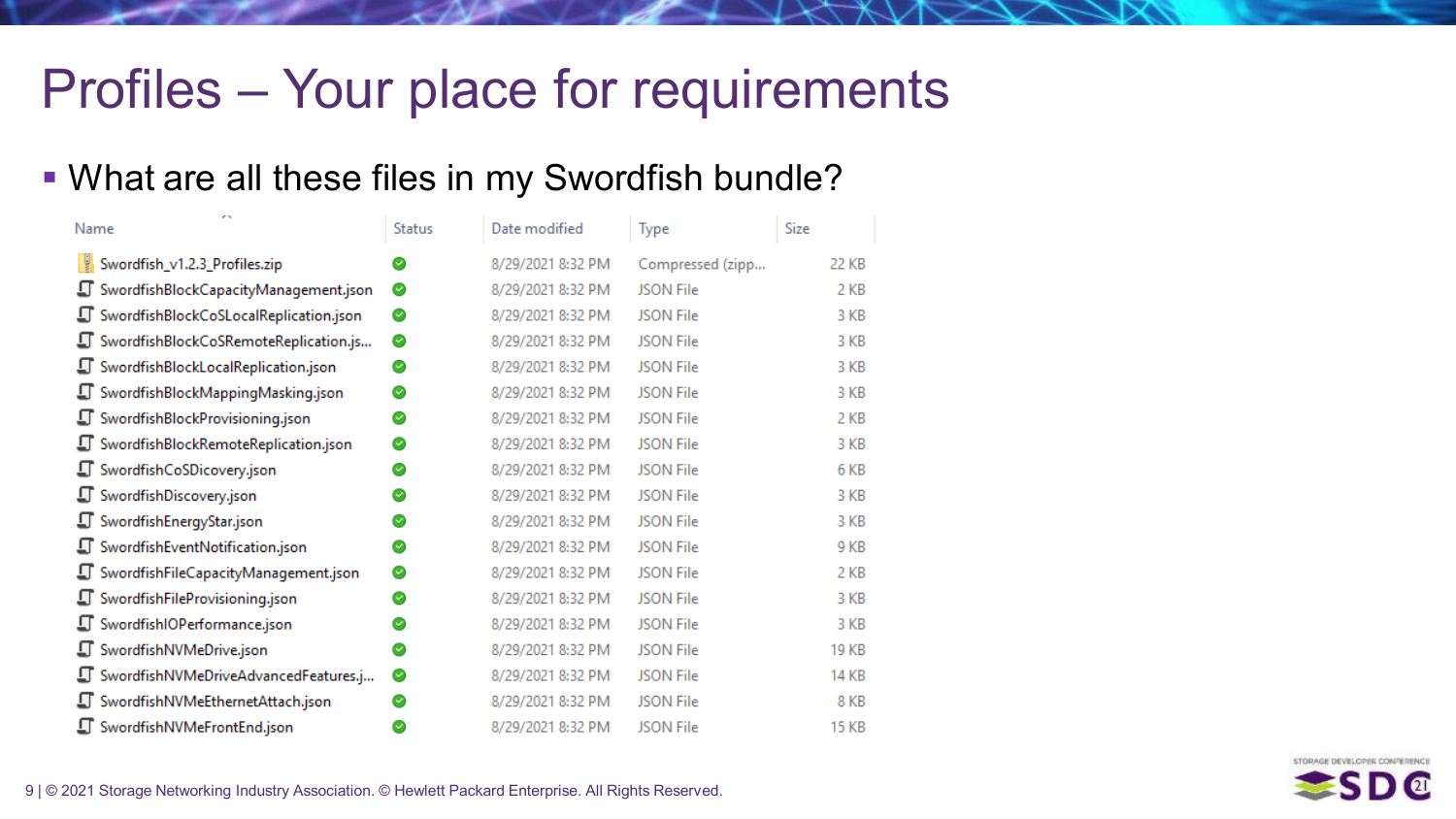# What are profiles?

- A form of template for a category of device
- Specifies Redfish/Swordfish implementation requirements
	- Underlying architecture is open as long as requirements are met
- **Provides a common baseline for clients and targets** 
	- Many optional additional features could be implemented
- **Profiles are published in human readable JSON**
- **Profile specification in DMTF specification DSP0272** 
	- **[All Published Versions of DSP0272](https://www.dmtf.org/dsp/DSP0272) | DMTF**

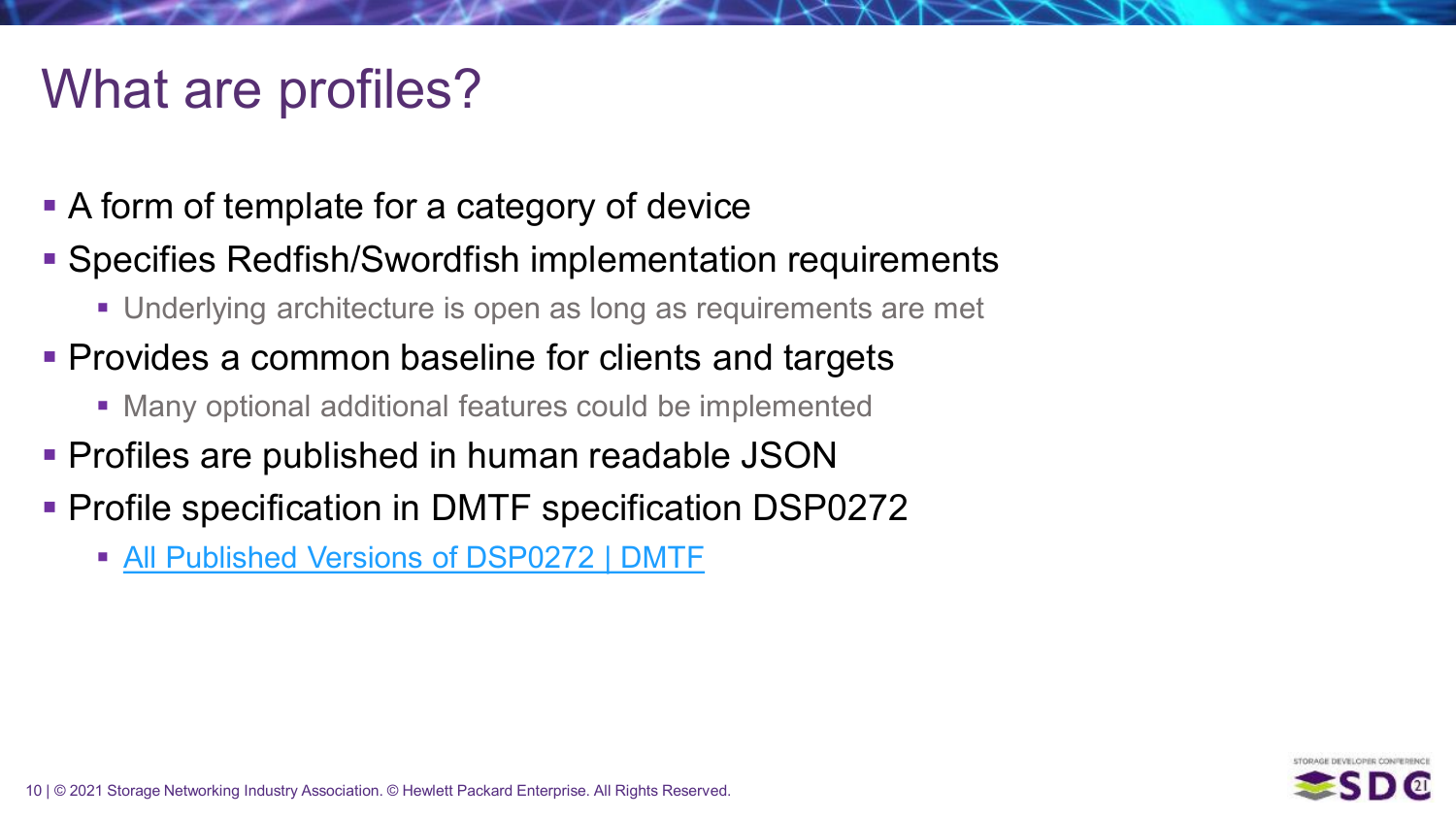# Profile Quickstart

## **Header describes file and where it came from**

"SchemaDefinition": "./RedfishInteroperabilityProfile.v1 3 1.json", "ProfileName": "SwordfishNUMeFrontEnd", **'ProfileVersion": "1.0.0",** "OwningEntity": "SNIA.org", "Purpose": "Defines requirements for Swordfish implementations with NVMe front-end interfaces, such as storage arrays.", 'ContactInfo": "SNIA.org",

• May include other required profiles

```
'ConditionalRequirements": [{
"Purpose": "Either SwordfishDiscovery or SwordfishCoSDiscovery must be supported.",
 "CompareProperty": "RequiredProfiles",
 "CompareType": "AnyOf",
 "CompareValues": [
  \mathbf{R}"SwordfishDiscovery": {
      "OwningEntity": "SNIA.org",
       "Repository": "https://redfish.dmtf.org/profiles/swordfish",
       "MinVersion": "1.1.1"
  \lambda],
     "CoSDiscovery": {
      "OwningEntity": "SNIA.org"
       "Repository": "https://redfish.dmtf.org/profiles/swordfish",
       "MinVersion": "1.1.1"
```
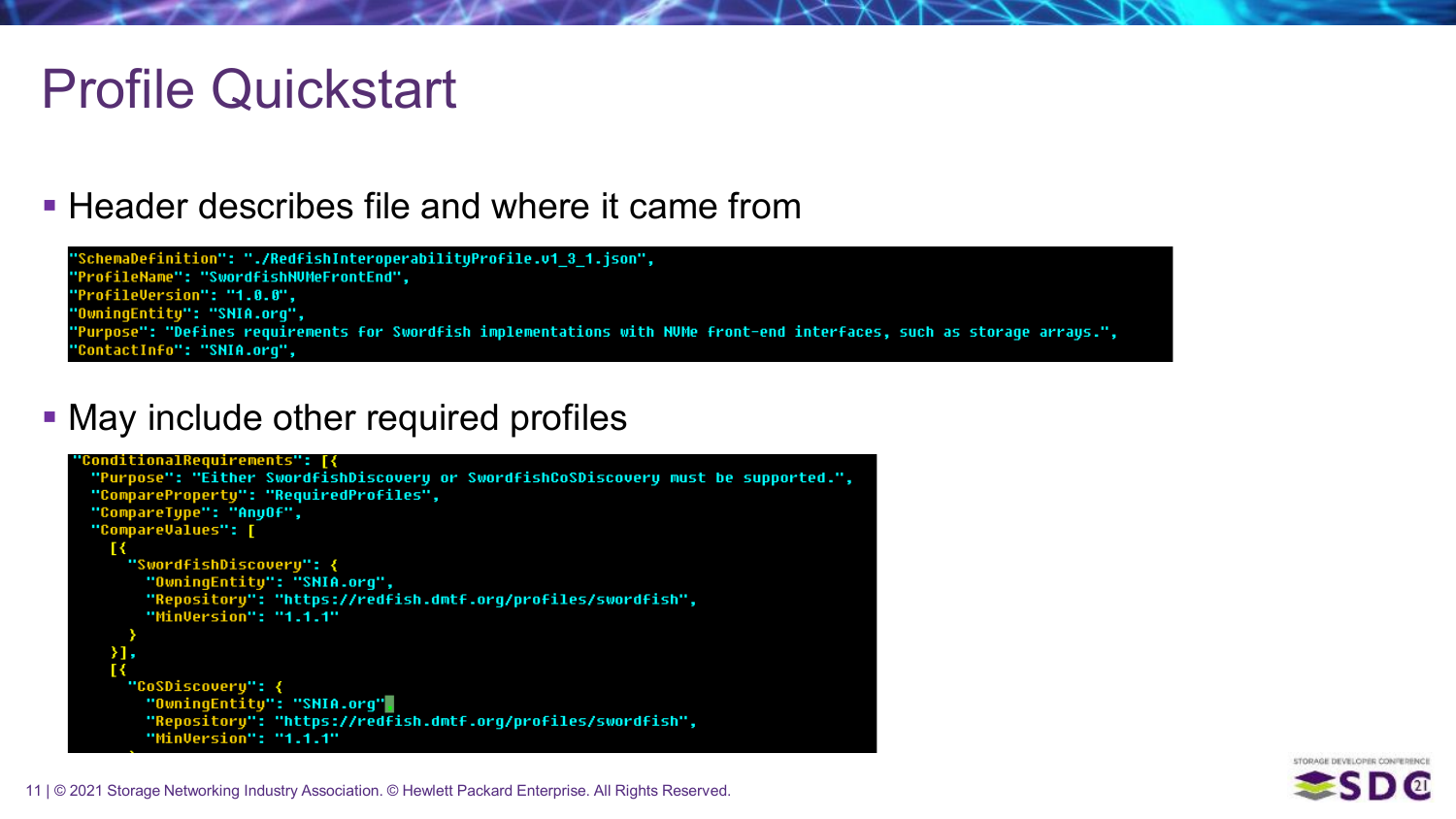## Key concepts

## Empty properties by default are **mandatory**



## Requirements may have **property requirements**



## **Properties may be included** to restrict or advise against implementation

#### "AssetTaq": { "ReadRequirement": "None", "Purpose": "This property is recommended as 'Do not implement' for this device and protocol type. This information is available in the Drive resource if needed." λ,

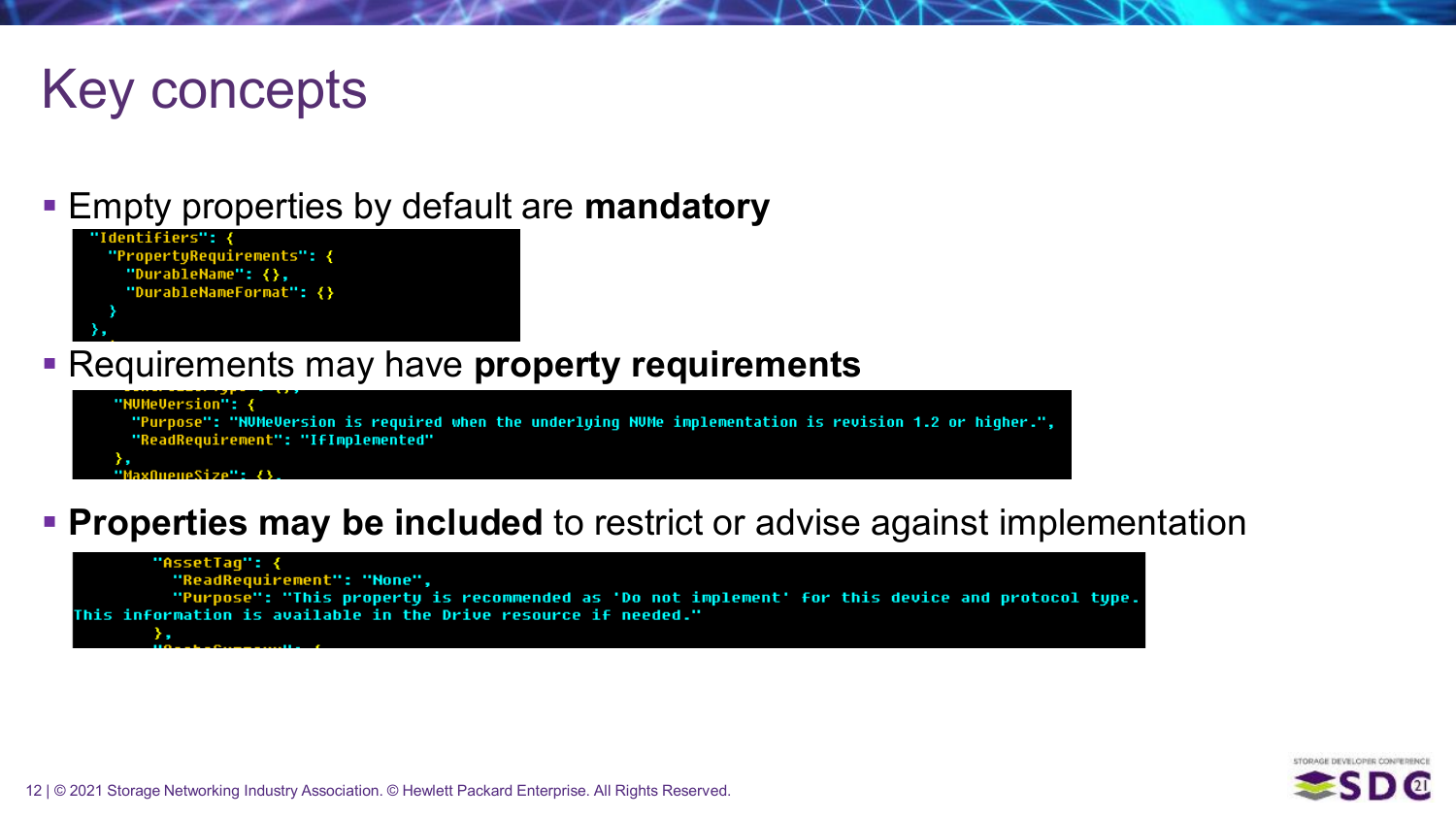# Profile key concepts

## Requirements can be **If/Then conditional**

■ "Comparison" specifies the test



- What about **optional properties**?
	- All properties not listed have no requirements and are optional

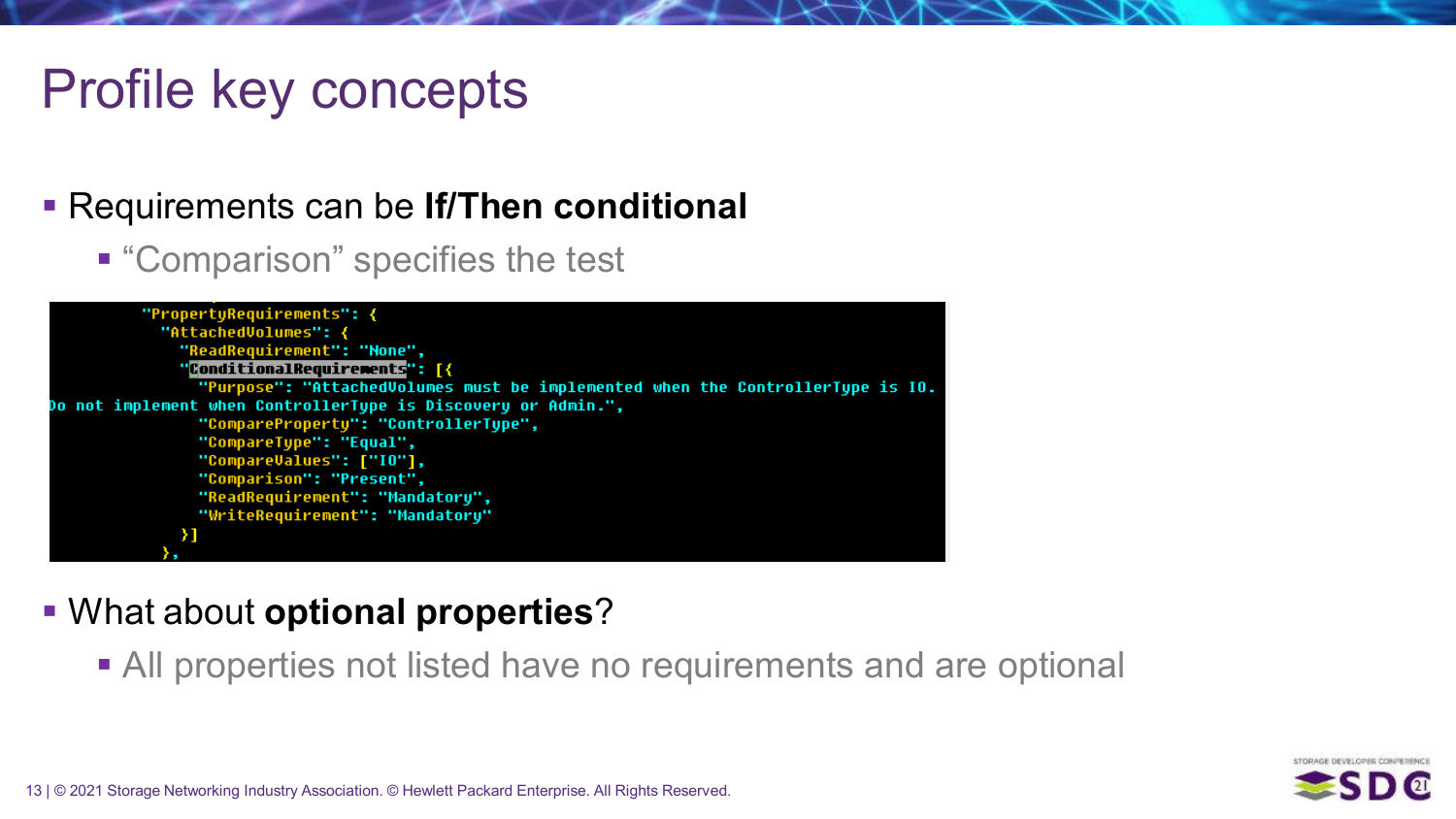# More information on profiles

- **Helpful DMTF presentation on reading profiles** 
	- **[Redfish Interoperability Profiles \(dmtf.org\)](https://www.dmtf.org/sites/default/files/Redfish_Interoperability_Profiles_v1.0.pdf)** ([https://www.dmtf.org/sites/default/files/Redfish\\_Interoperability\\_Profiles\\_v1.0.pdf\)](https://www.dmtf.org/sites/default/files/Redfish_Interoperability_Profiles_v1.0.pdf)
- **The DMTF Interoperability Profiles specifications** 
	- [All Published Versions of DSP0272 | DMTF](https://www.dmtf.org/dsp/DSP0272) (<https://www.dmtf.org/dsp/DSP0272>)
- A DMTF Presentation on understanding profiles at the OCP Summit
	- **[Interpreting Redfish Profiles presentation at OCP](https://www.youtube.com/watch?v=mQpLJSkziUE&t=48s)** (<https://www.youtube.com/watch?v=mQpLJSkziUE&t=48s>)

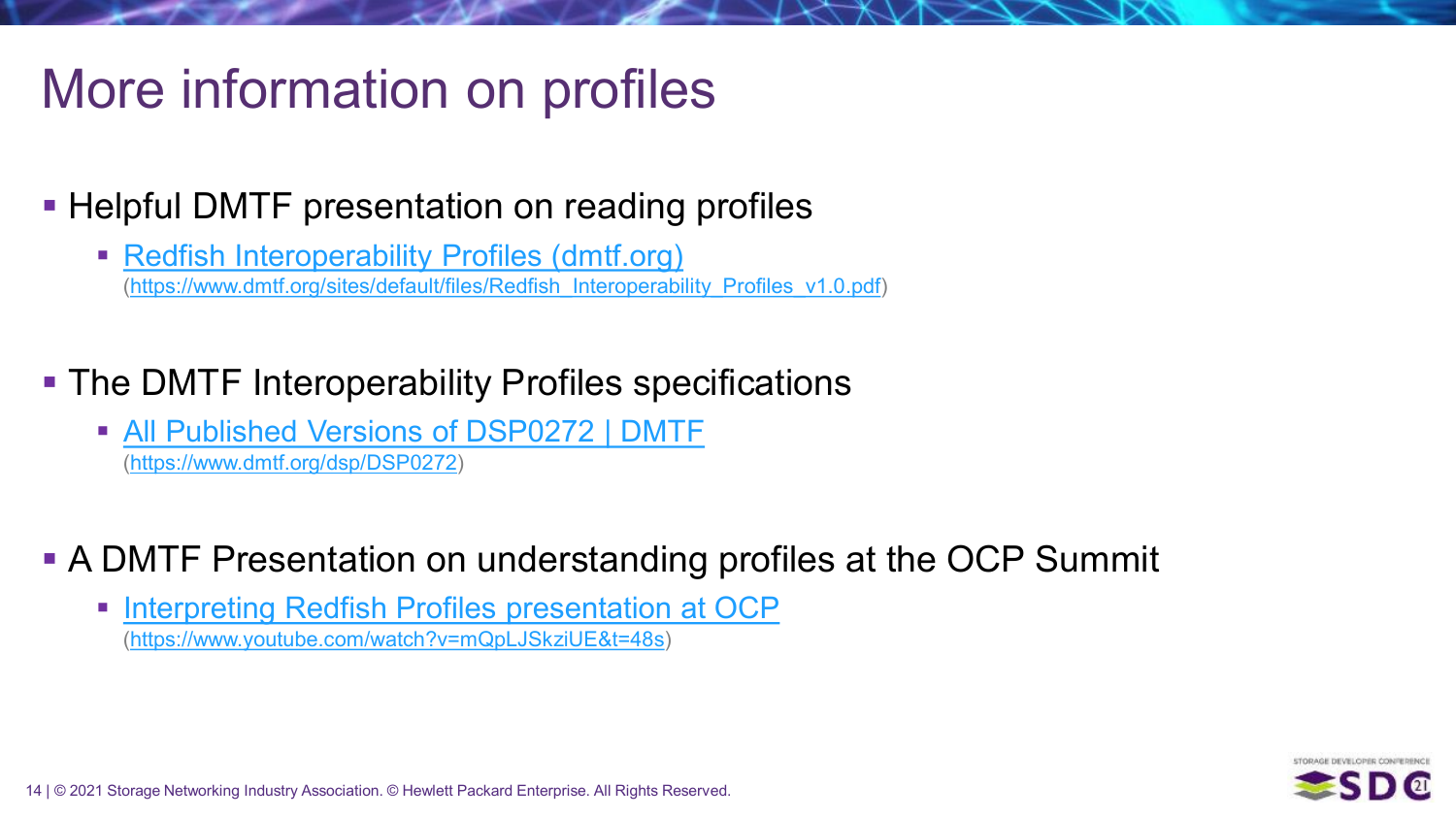

# Swordfish NVMe Mapping Guide

Introduction to the Swordfish NVMe Model Overview and Mapping Guide

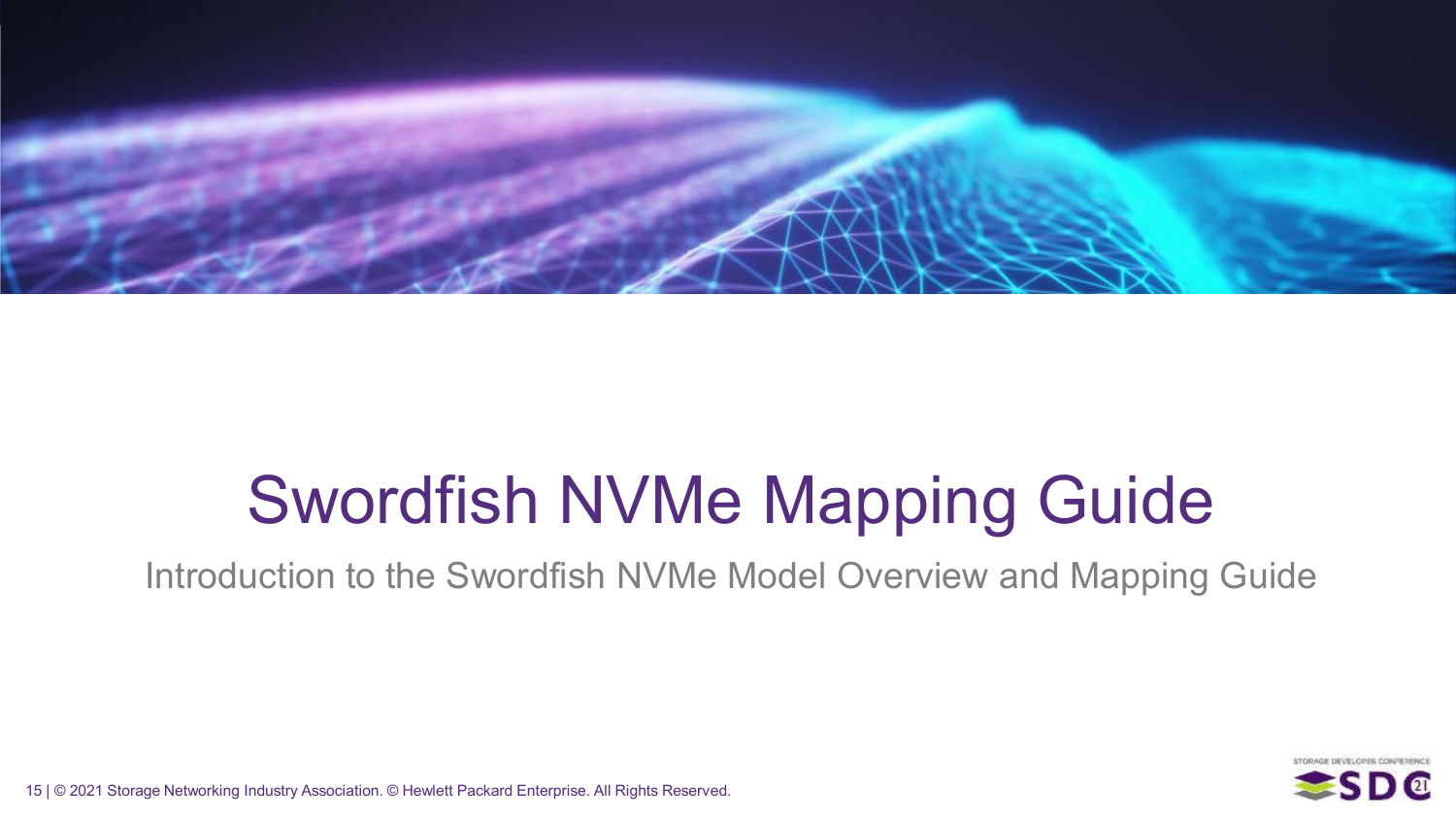# What is the NVMe mapping guide?

- **A** guide intended to help explain the mapping between Redfish/Swordfish objects and NVMe concepts
- **Basic NVMe mapping model introduced first**
- **Examples of mapping for several common NVMe subsystem types**
- Pages . . . . and pages . . . . and pages . . . . and pages of Redfish/Swordfish to NVMe concept mappings
	- Many, many hours of work represented in the mapping details
	- **Intended to make it easy for the NVMe developer or Redfish/Swordfish developer to go from their** "thing" to the other domain's "thing"

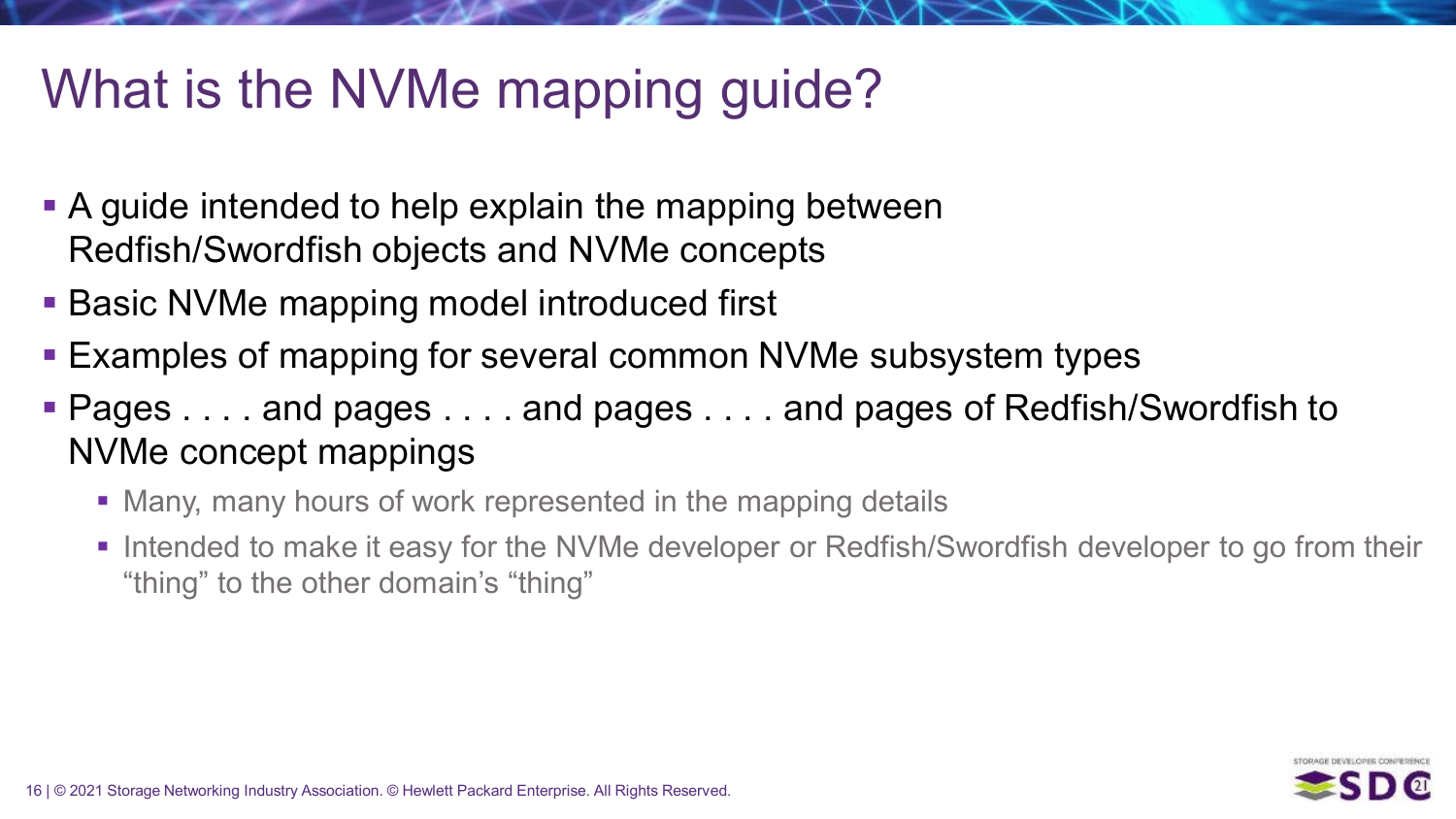# Understanding the basic model



A bit overwhelming at first… but really helpful once you are familiar with it

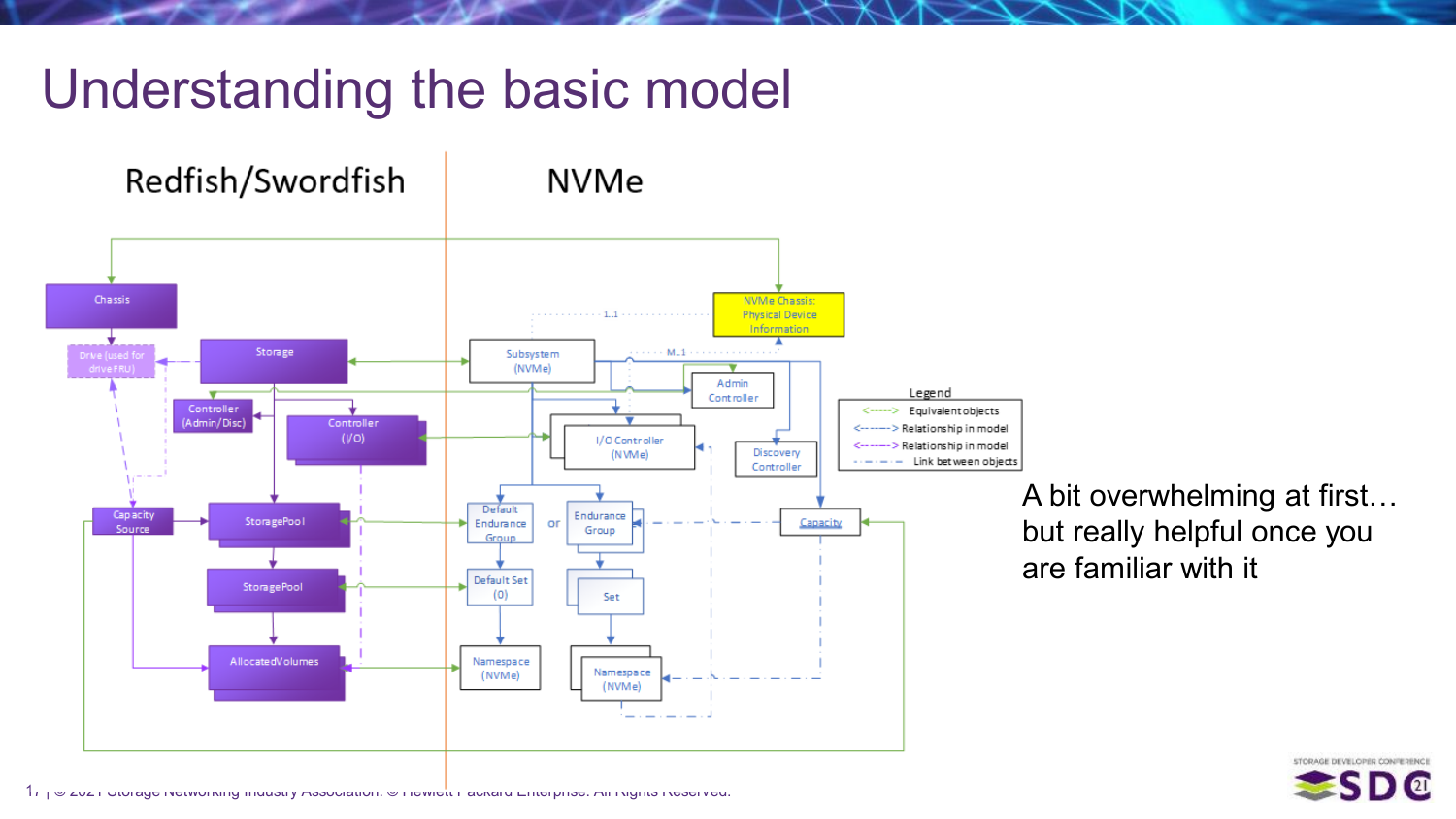# A readable view



- **NVMe developers**: find the NVMe object **on the right**
- **Redfish/Swordfish developers**: find your favorite object **on the left**

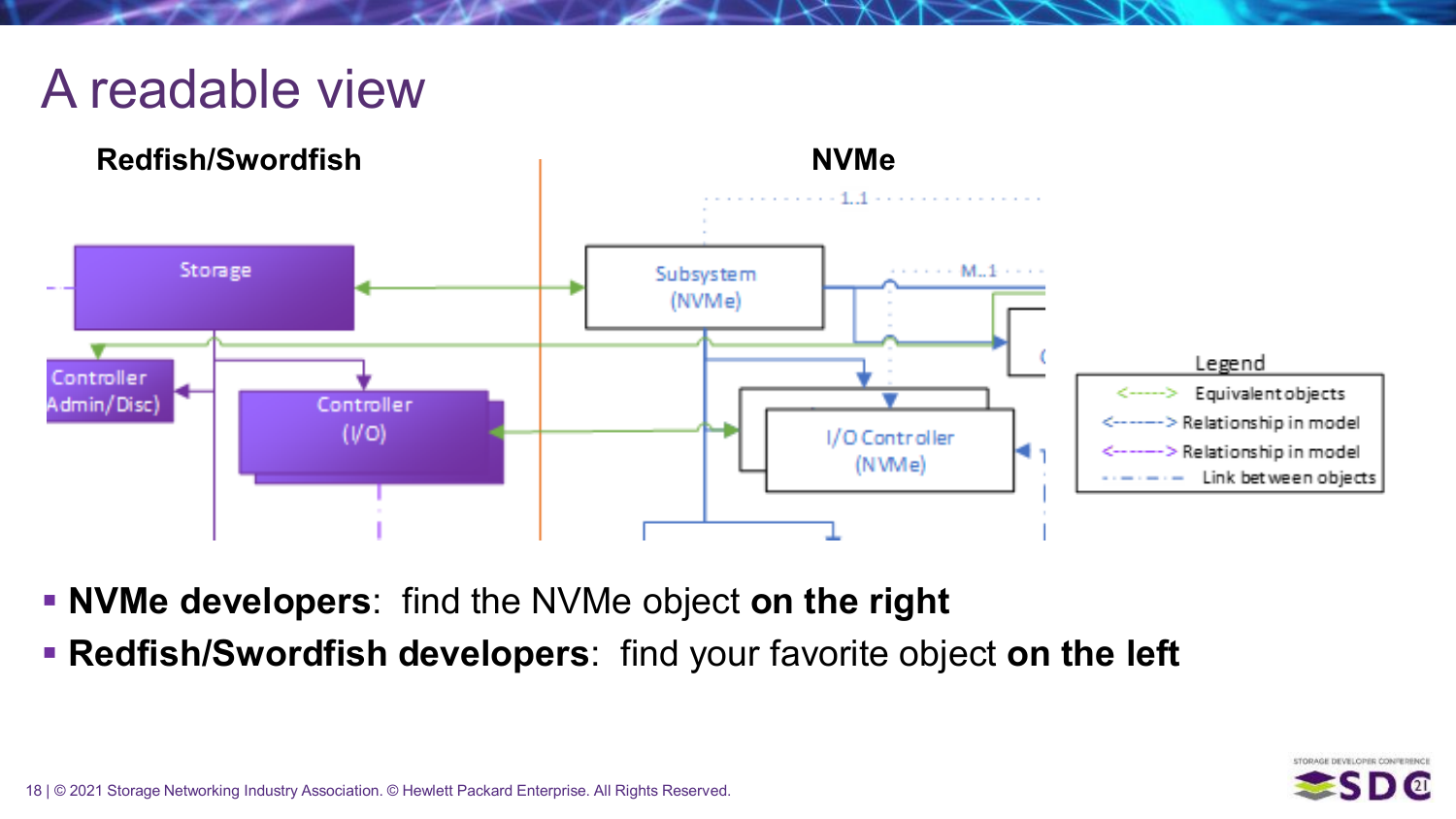# Major model objects shown in figures



Example from **Simple SSD model**:

- **NVMe Namespace** == RF/SF Volume is part of **an NVMe subsystem** and is linked (attached) to **an I/O controller**
- **An NVMe I/O Controller** == RF/SF Controller is part of **an NVMe subsystem**  and is linked (attached) to **a namespace** and is **a physical element**

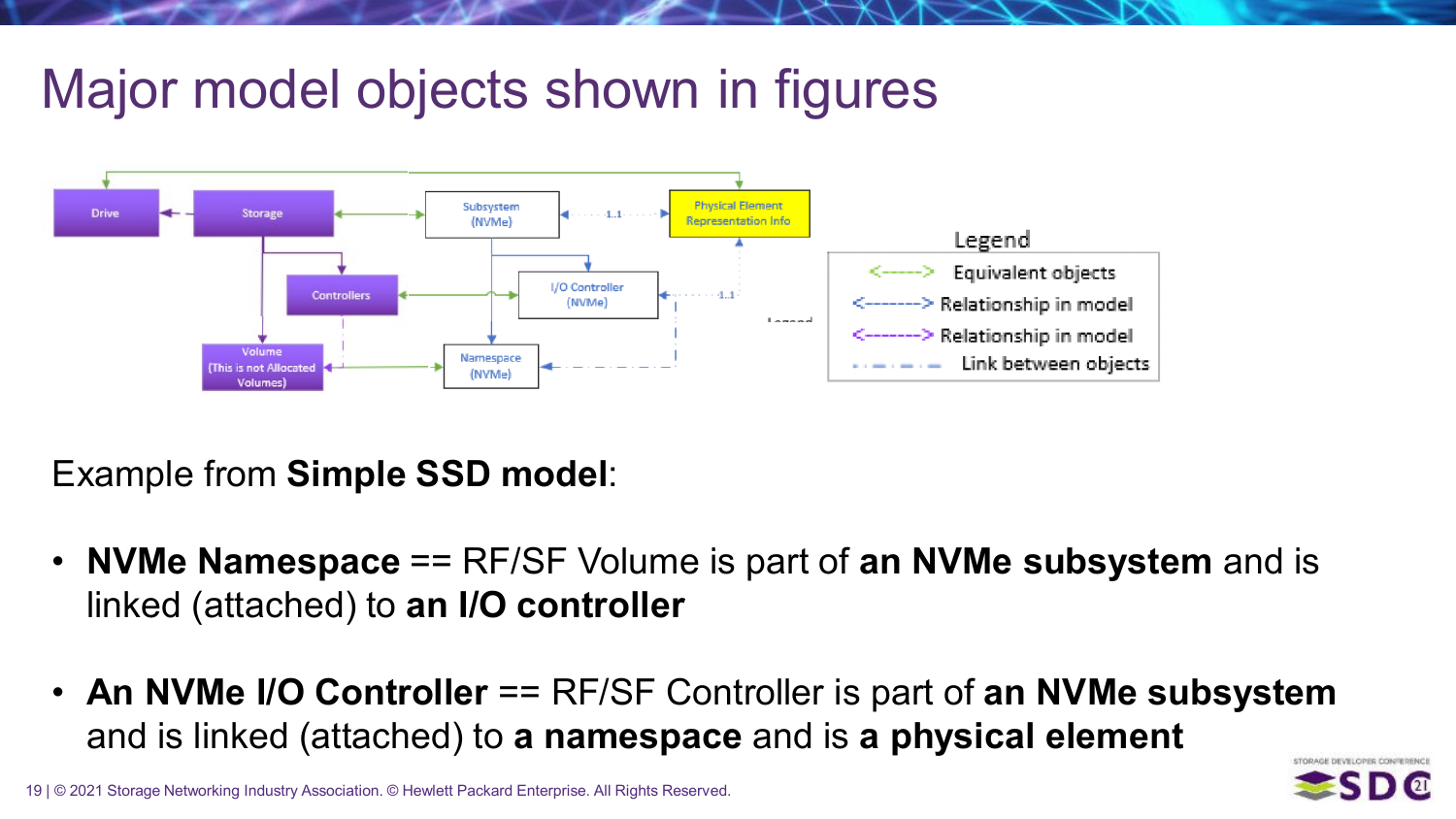# Digging deeper

- **Lower level properties can't be shown in a graphic** *well at least one that you could read without a really big screen*
- Mapping guide is written from Redfish/Swordfish perspective
- **Find the Redfish/Swordfish object or property that you want to describe** 
	- Some are new NVMe specific properties!
- **Look it up in the mapping guide**
- Most objects and properties have a mapping to NVMe with pointers to the specification location
	- Current mapping refers to NVM Express 1.4
- **-List of tables on page 5 is a good way to get an overview**

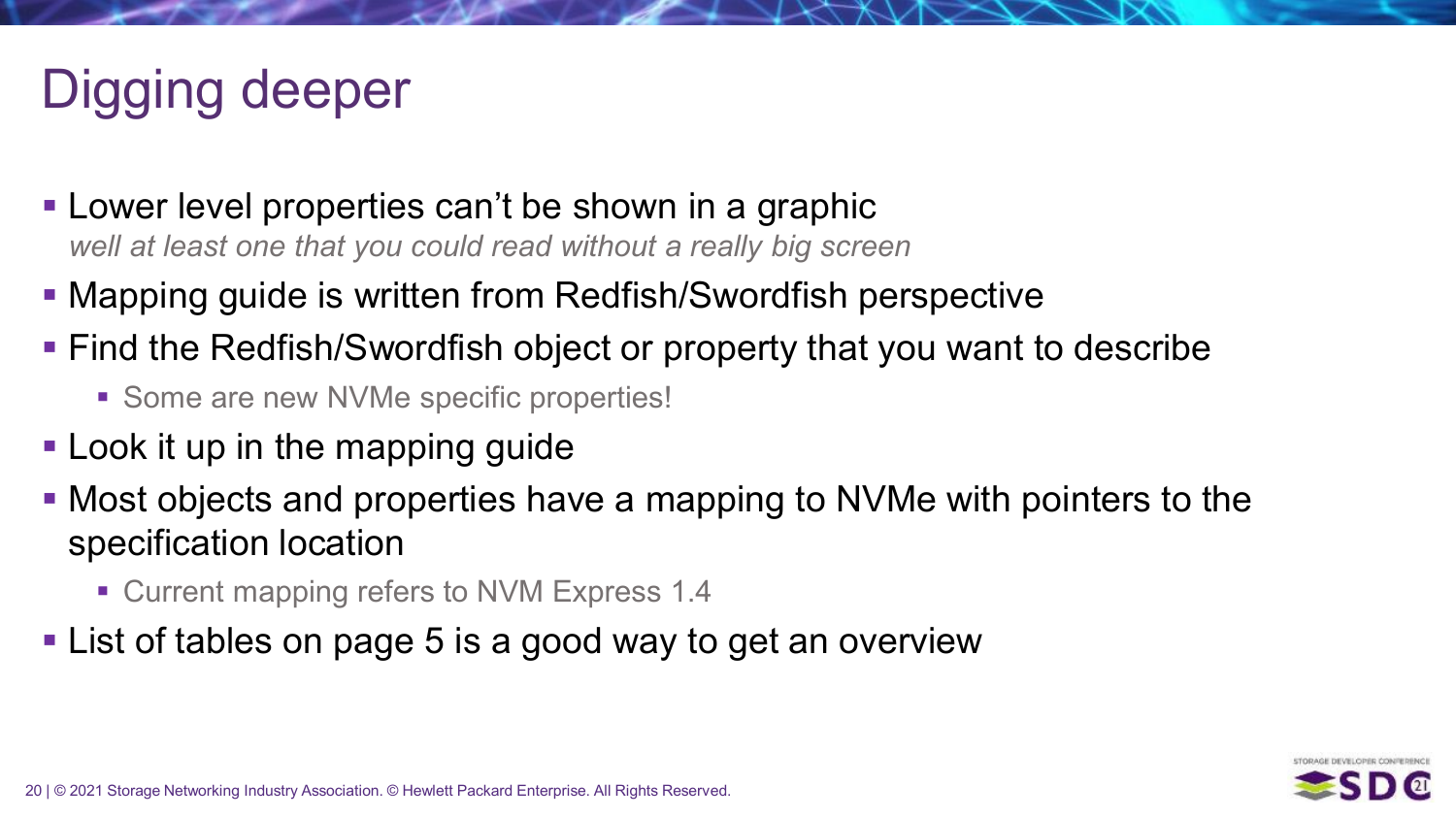# Example – space used in a volume

## **From the SwordfishNVMeFrontEnd.json profile**

**The AllocatedBytes and ConsumedBytes values** are required for "Volume" (NVMe namespace)



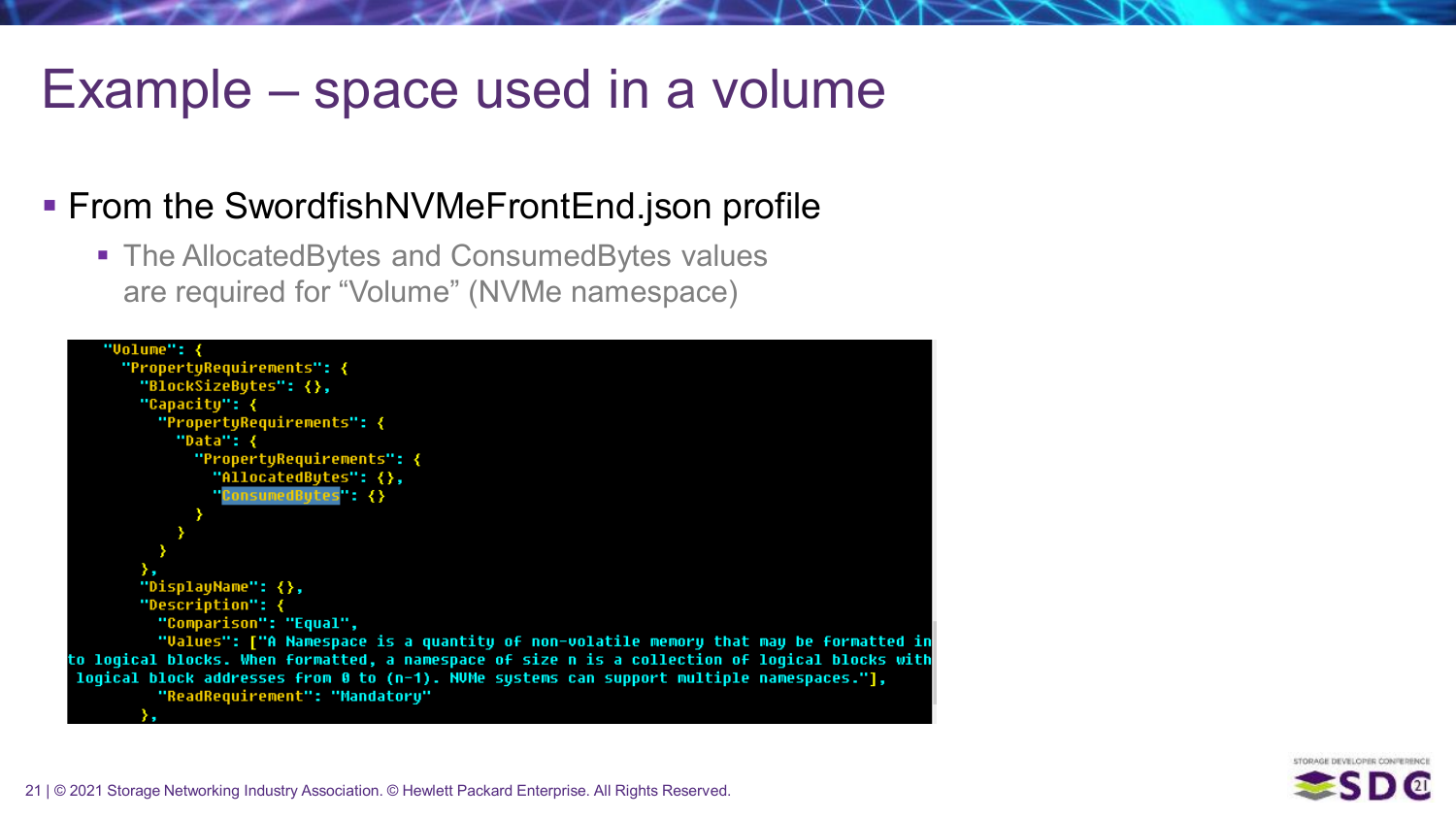# Example – getting implementation guidance

## **How to I map the number of bytes used?**

- RF/SF Property Capacity.Data.ConsumedBytes
- $\blacksquare$  From Table 5\*

| 127 Capacity.Data.ConsumedBytes mapping 211    |
|------------------------------------------------|
| 128 Capacity.Data.ProvisionedBytes mapping 212 |

- From Table  $127 -$  this is in section 6.5.2.2, part of Namespace
	- Description The number of bytes consumed in this data store for this data type
	- **Mandatory Yes**

\* Multiple NVMe objects have a concept of capacity used so this shows up several places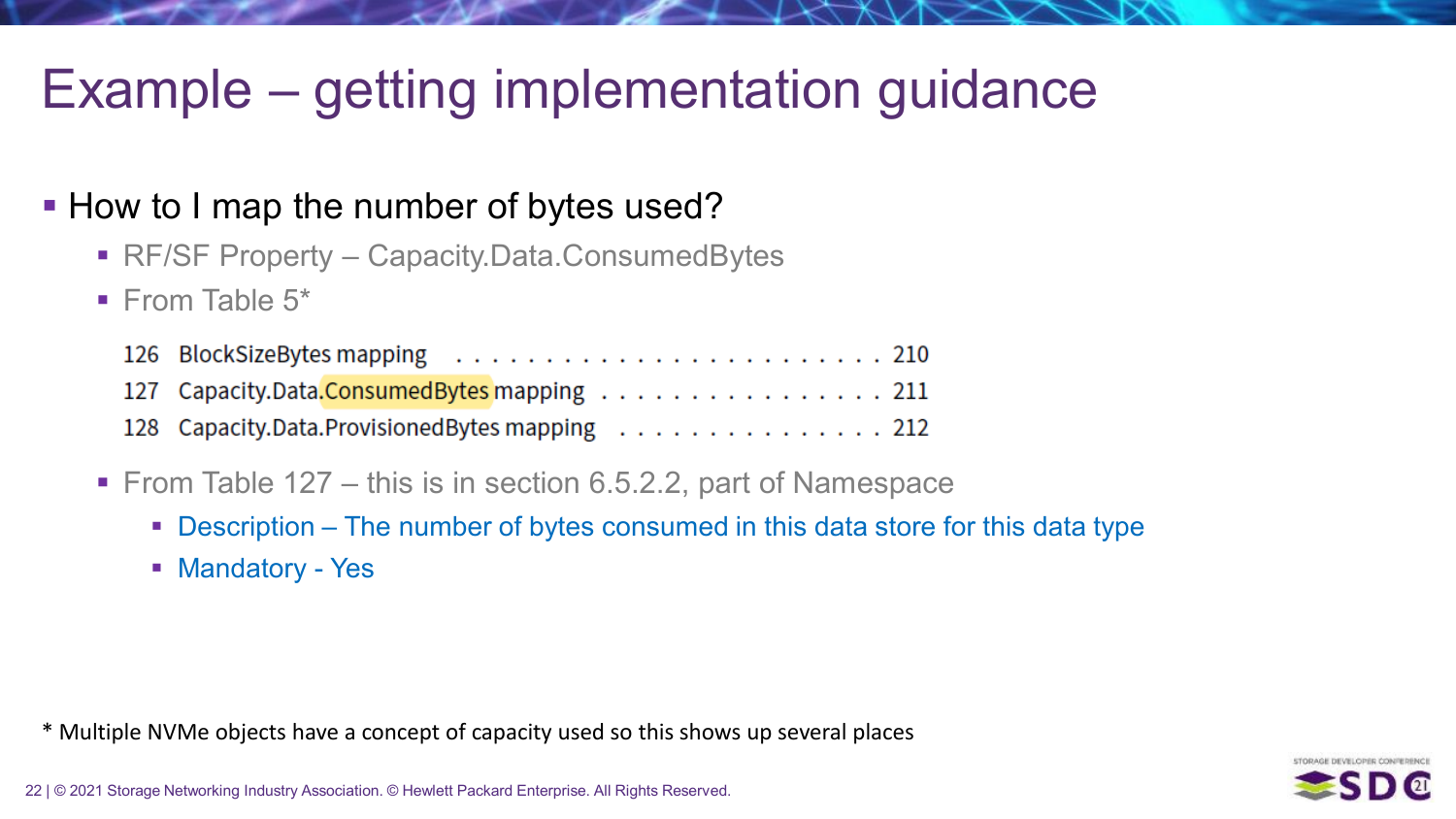# What do I put in ConsumedBytes?

Property

Capacity.Da **NVM Spec Property /** ta.ConsumedBytes **Field: Namespace Utilization (NUSE) NVM Spec: Section:Figure** NVMe 1.4a: Section 5.15.2.1 (Identify Namespace), Figure 247

**Notes** 

- The mapping guide tries to point you to the exact NVMe construct
- Read the notes too, sometimes they have important information

| R edfish/Swordfish            | NVMe / NVMe-oF             |
|-------------------------------|----------------------------|
| Reporting capacity            | Returned in bytes 23:16 of |
| in bytes is the               | the Identify Namespace     |
| <b>Redfish and</b>            | Data Structure (NVM        |
| Swordfish standard            | Command Set Specific).     |
| mechanism. Clients            | Reference NVMe Base        |
| expect the capacity           | Specification section n    |
| information to be<br>reported | 5.15.2.1 and figure 247).  |
| consistently for              |                            |
| these devices, so the         |                            |
| calculation here is to        |                            |
| convert the NVMe              |                            |
| properties (in                |                            |
| blocks) to bytes.             |                            |

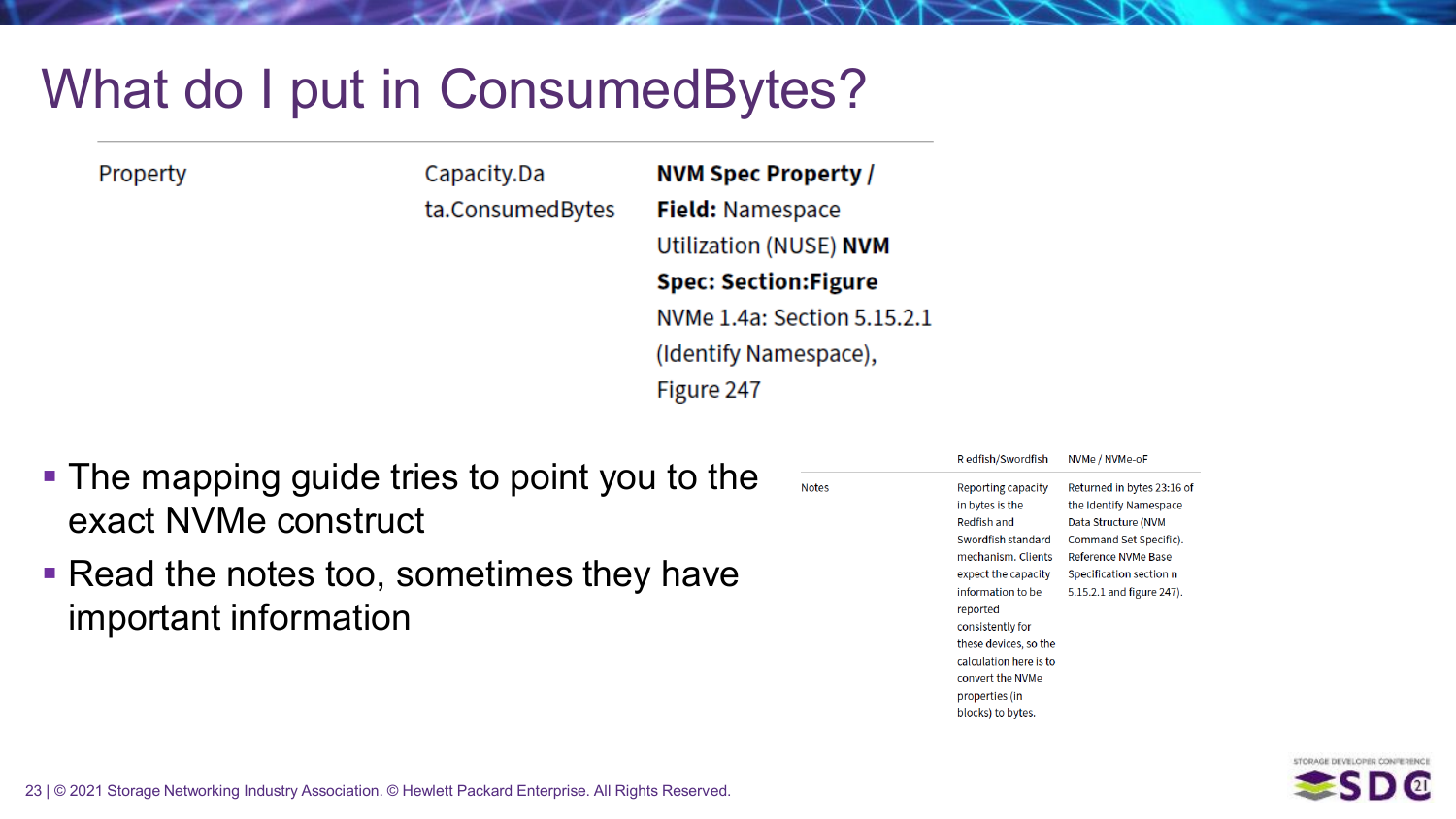# Combining the profiles and mapping guide

- Start with the baseline requirements from the profile
- **Fill in properties using guidance from the mapping guide**
- Review mockups from mapping guide and [http://SwordfishMockups.com](http://swordfishmockups.com/) for additional recommended properties for some common configurations
- Review properties under each NVMe object in the mapping guide to identify optional properties you want to expose

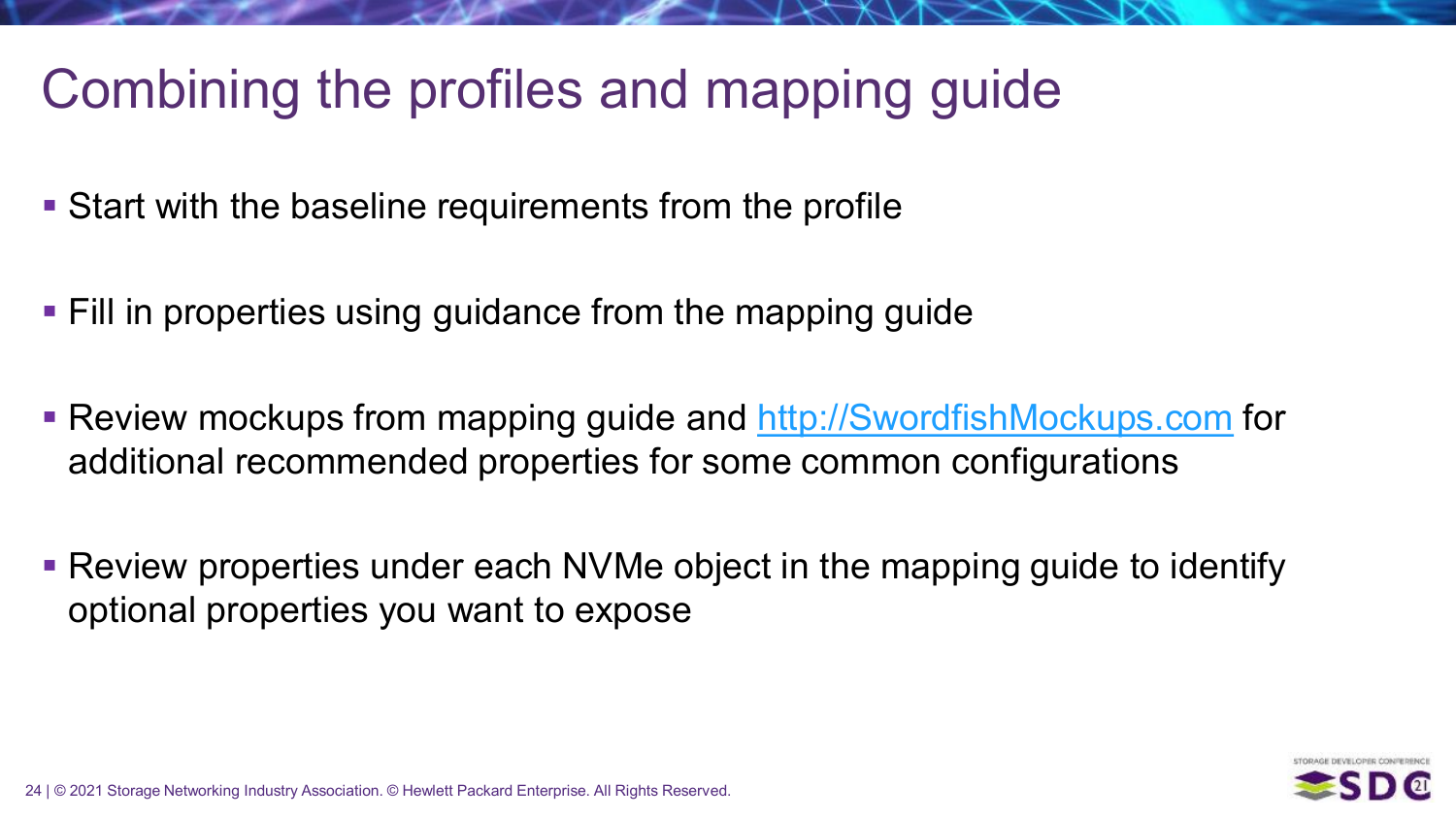## How does it all come together?

For information and examples using Swordfish for creating and exporting logical NVMe subsystems watch the SDC presentation from Phil Caton [Managing Exported NVMe-oF Resources and](https://storagedeveloper.org/events/sdc-2021/abstracts#resource-Cayton)  Fabrics in Swordfish and Redfish

[\(https://storagedeveloper.org/events/sdc-2021/abstracts#resource-Cayton\)](https://storagedeveloper.org/events/sdc-2021/abstracts#resource-Cayton)

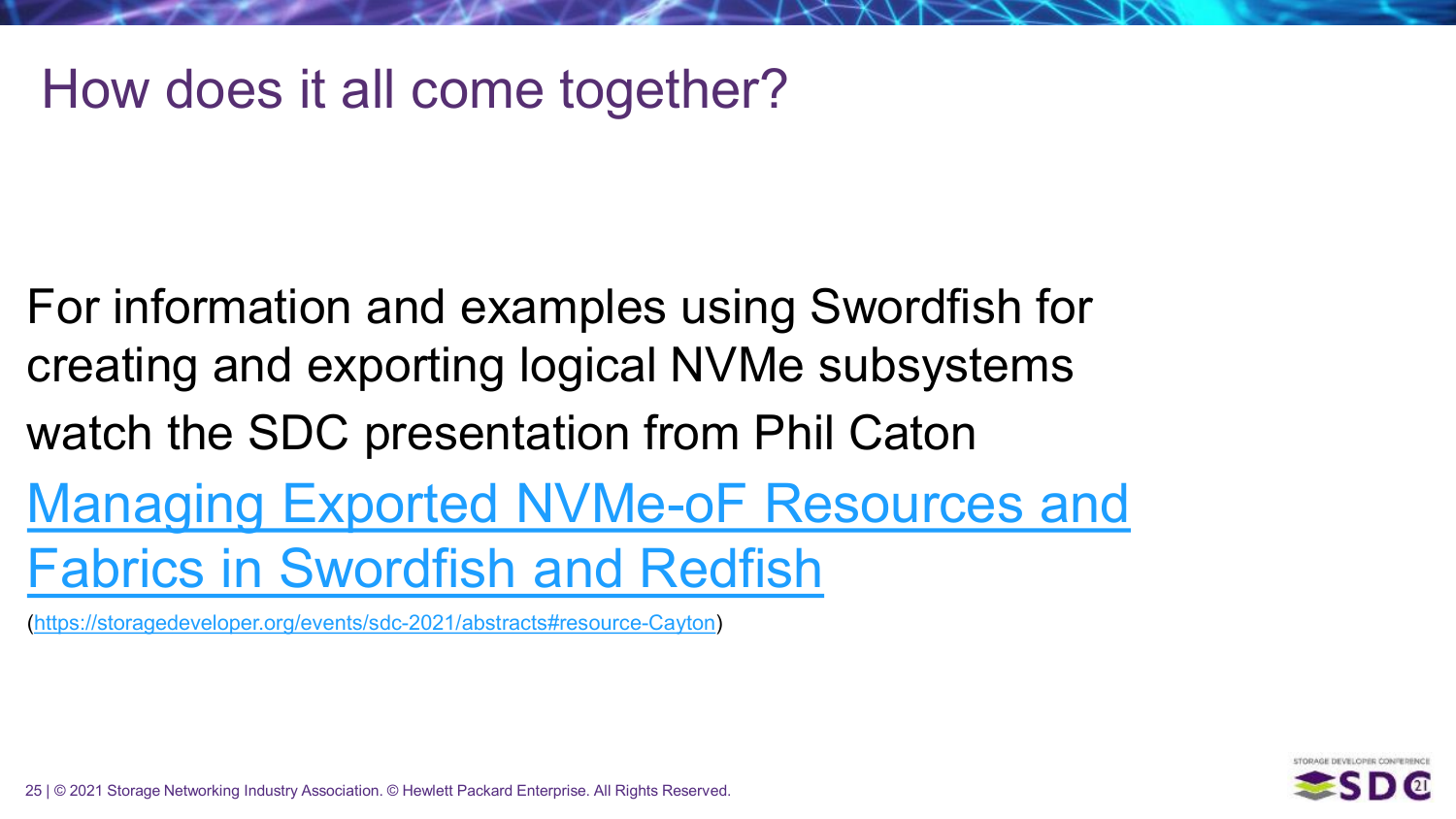

# Getting Involved or Getting Started

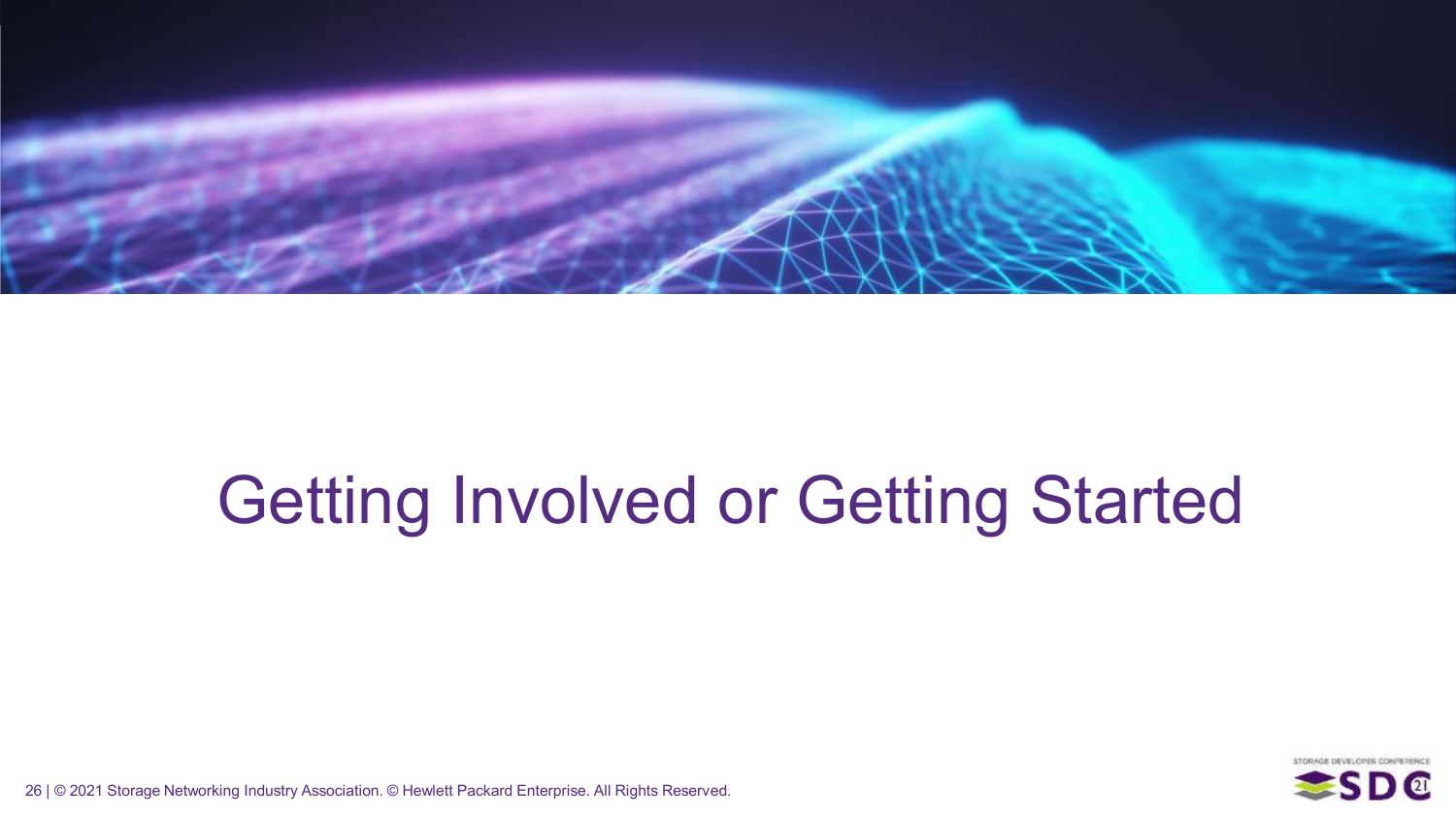# Where to Find More Info...

#### **SNIA Swordfish™**

- Swordfish Standards
	- Schemas, Specs, Mockups, User and Practical Guide`s, … <https://www.snia.org/swordfish>
- **Swordfish Specification Forum** 
	- Ask and answer questions about Swordfish
	- <http://swordfishforum.com/>
- Scalable Storage Management (SSM) TWG
	- Technical Work Group that defines Swordfish
	- Influence the next generation of the Swordfish standard
	- Join SNIA & participate: [https://www.snia.org/member\\_com/join-SNIA](https://www.snia.org/member_com/join-SNIA)
- Join the SNIA Storage Management Initiative
	- Unifies the storage industry to develop and standardize interoperable storage management technologies
	- <https://www.snia.org/forums/smi/about/join>

#### **DMTF Redfish™**

- Redfish Standards
	- Specifications, whitepapers, guides,… <https://www.dmtf.org/standards/redfish>





#### **Open Fabric Management Framework**



- OFMF Working Group (OFMFWG)
	- [Description & Links https://www.openfabrics.org/working](https://www.openfabrics.org/working-groups/)groups/
- OFMFWG mailing list subscription
	- <https://lists.openfabrics.org/mailman/listinfo/ofmfwg>
- Join the Open Fabrics Alliance
	- <https://www.openfabrics.org/membership-how-to-join/>

#### **NVM Express**



- Specifications<https://nvmexpress.org/developers/>
- Join:<https://nvmexpress.org/join-nvme/>